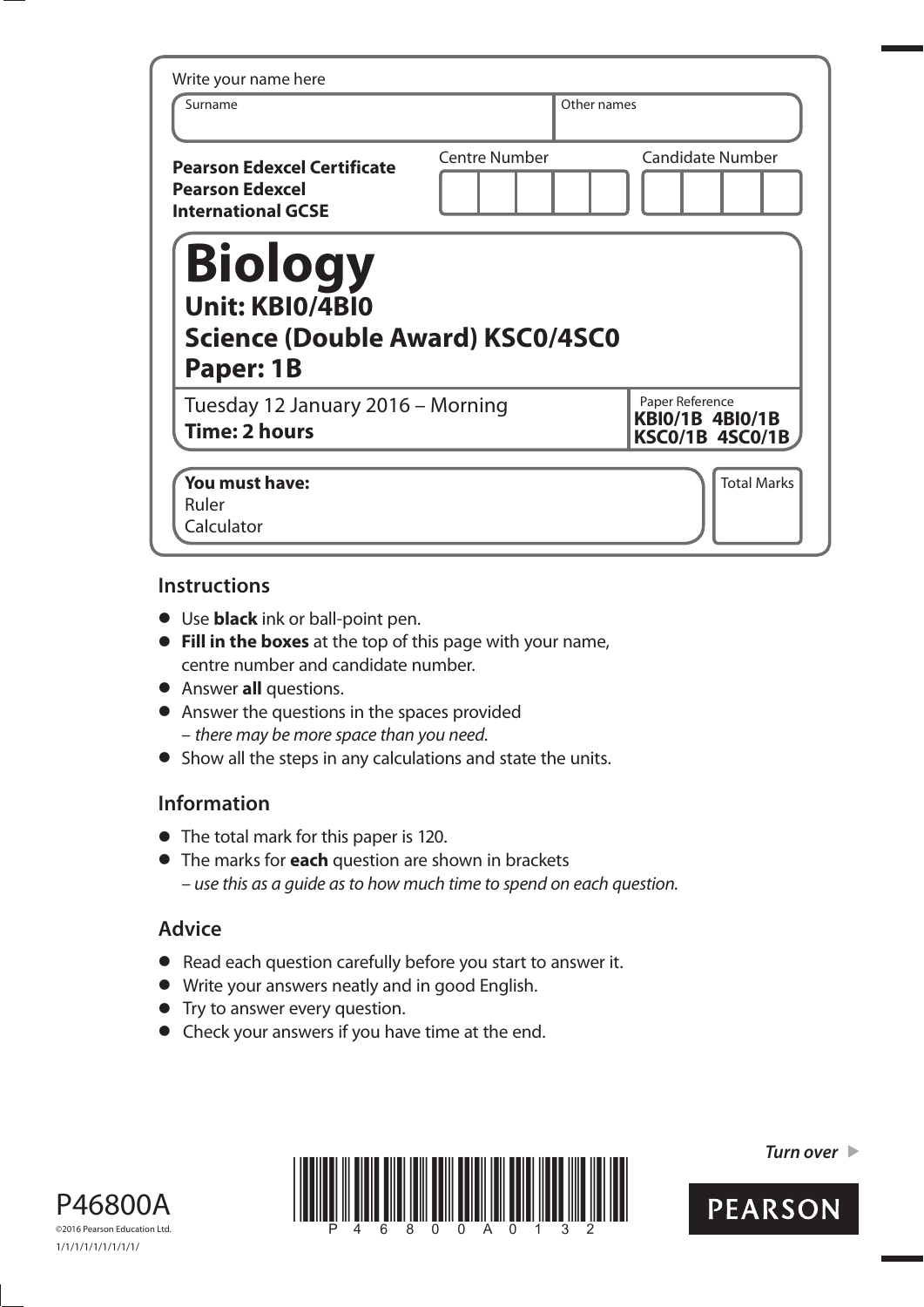

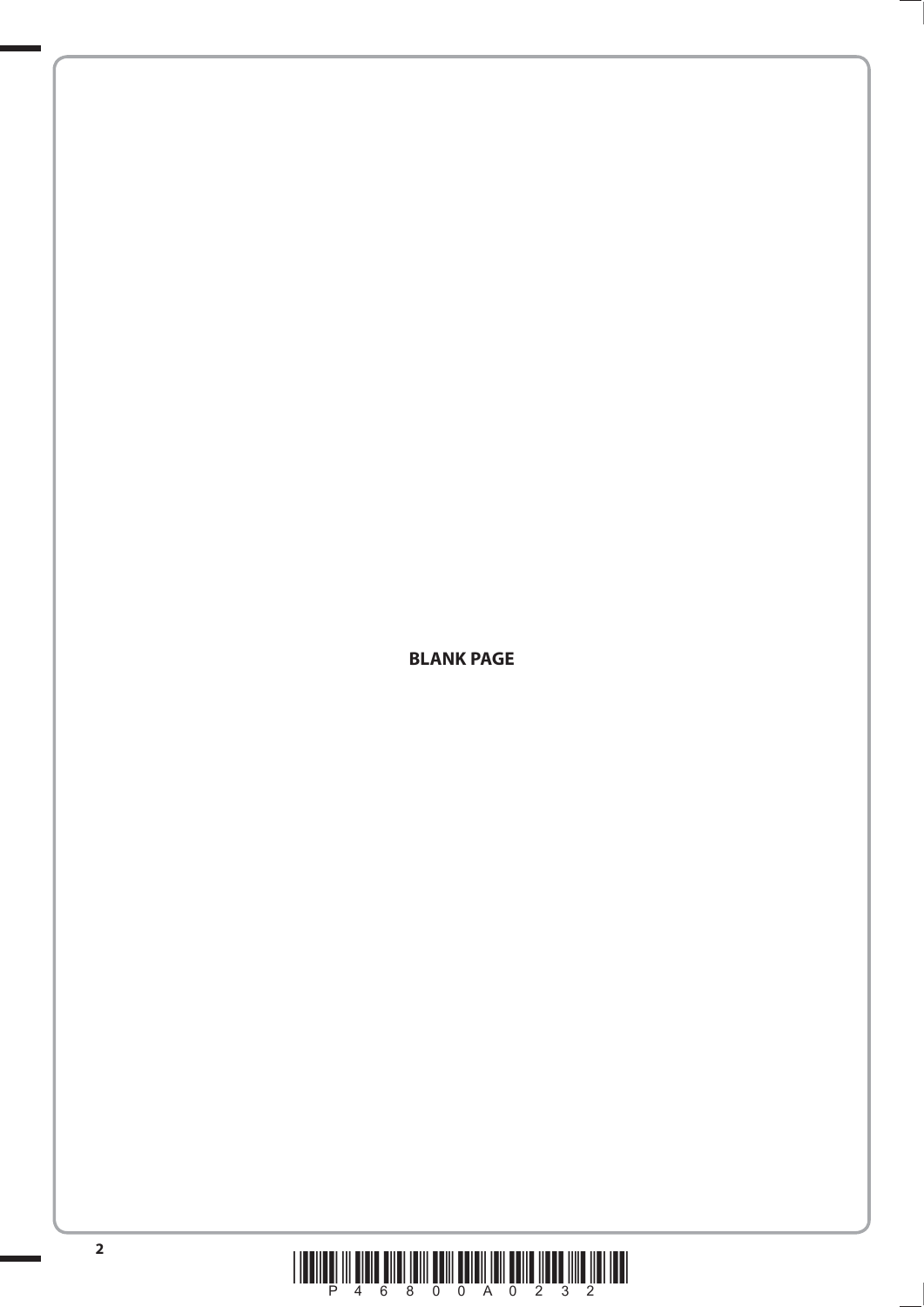## **Answer ALL questions.**

**1** The photograph shows a mammal called a mountain hare.



©Author: Alan Wolfe

Mountain hares eat plants.

Foxes, cats and eagles are predators that eat mountain hares.

(a) (i) Use this information to draw a food web.

**(2)**

(ii) Give the name used to describe animals that eat plants.

**(1)**



....................................................................................................................................................................................................................................................................................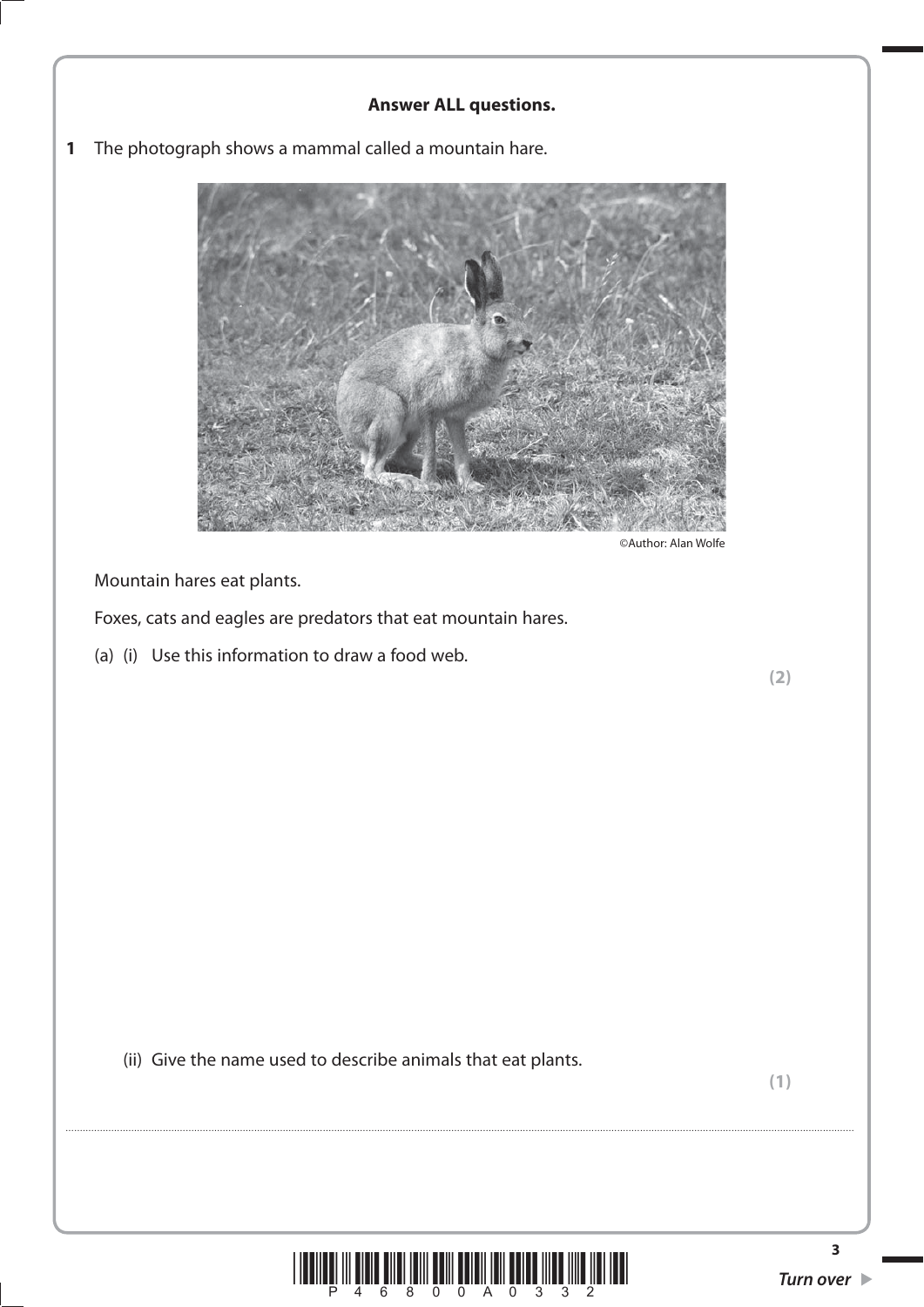(b) Scientists want to find out which type of plant habitat mountain hares prefer.

They use quadrats to sample seven habitats.

Each habitat contains a different type of plant.

The scientists calculate the percentage of quadrats in each habitat where mountain hare faeces are found.

The graph shows the results.

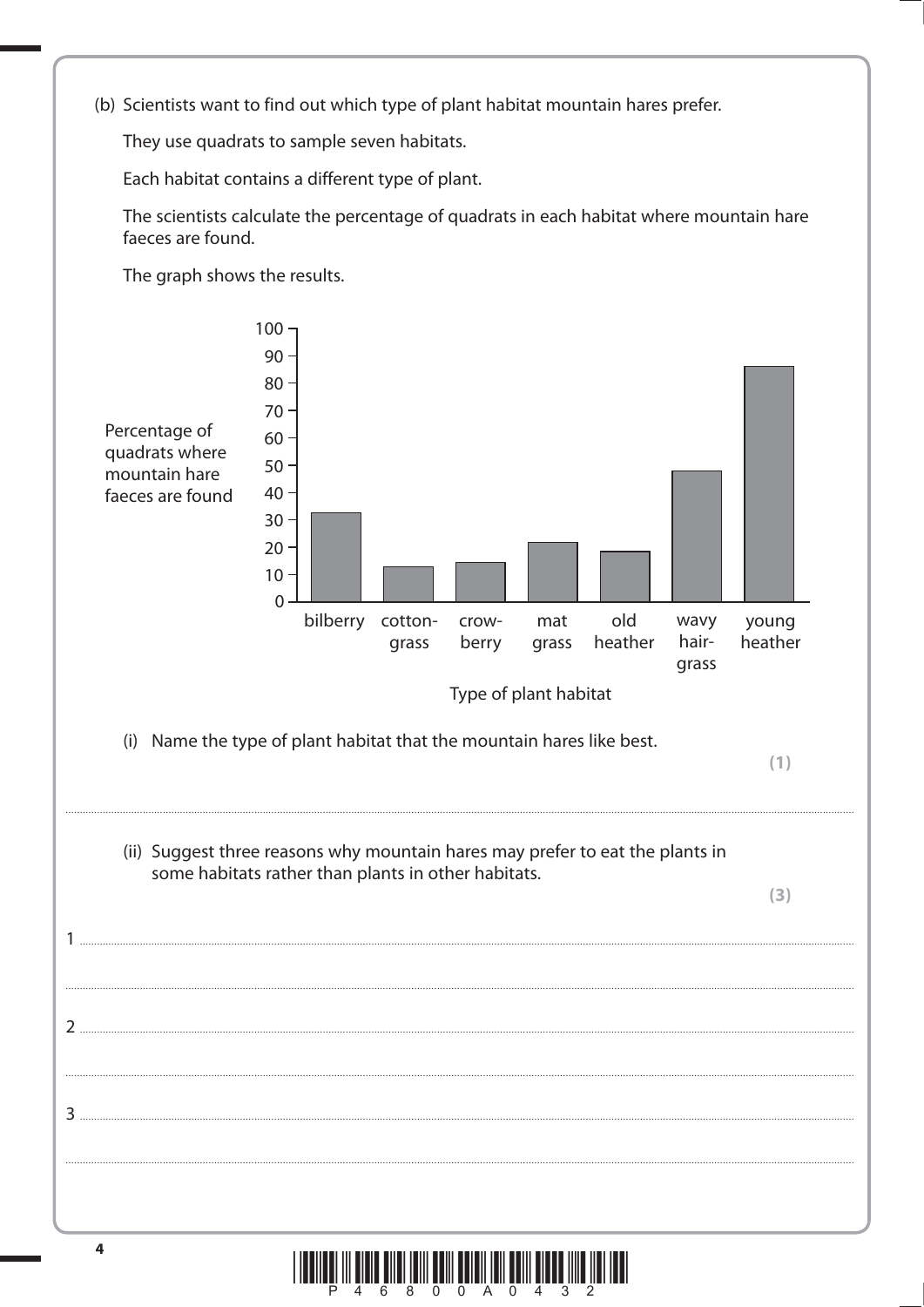| (c) The scientists use 700 quadrats in one plant habitat and find that 224 quadrats contain<br>mountain hare faeces.                                                            |      |
|---------------------------------------------------------------------------------------------------------------------------------------------------------------------------------|------|
| Calculate the percentage of quadrats containing mountain hare faeces in this habitat.<br>(i)                                                                                    |      |
| Show your working.                                                                                                                                                              | (2)  |
|                                                                                                                                                                                 |      |
|                                                                                                                                                                                 |      |
|                                                                                                                                                                                 |      |
|                                                                                                                                                                                 |      |
|                                                                                                                                                                                 | $\%$ |
| (ii) Name the type of plant habitat where the scientists collected these results.                                                                                               | (1)  |
| (d) The scientists use a large number of quadrats to make sure the data collected is reliable.<br>Describe a procedure they should follow to make sure the data collected using |      |
| quadrats is valid.                                                                                                                                                              | (1)  |
|                                                                                                                                                                                 |      |
|                                                                                                                                                                                 |      |
| (Total for Question 1 = 11 marks)                                                                                                                                               |      |
|                                                                                                                                                                                 |      |
|                                                                                                                                                                                 |      |
|                                                                                                                                                                                 |      |
|                                                                                                                                                                                 |      |
|                                                                                                                                                                                 |      |
|                                                                                                                                                                                 |      |
|                                                                                                                                                                                 |      |

 $\begin{array}{c} \text{if} \ \text{if} \ \text{if} \ \text{if} \ \text{if} \ \text{if} \ \text{if} \ \text{if} \ \text{if} \ \text{if} \ \text{if} \ \text{if} \ \text{if} \ \text{if} \ \text{if} \ \text{if} \ \text{if} \ \text{if} \ \text{if} \ \text{if} \ \text{if} \ \text{if} \ \text{if} \ \text{if} \ \text{if} \ \text{if} \ \text{if} \ \text{if} \ \text{if} \ \text{if} \ \text{if} \ \text{if} \ \text{if} \ \text{if} \ \text{if} \ \text{$ 

 $\overline{\mathbf{5}}$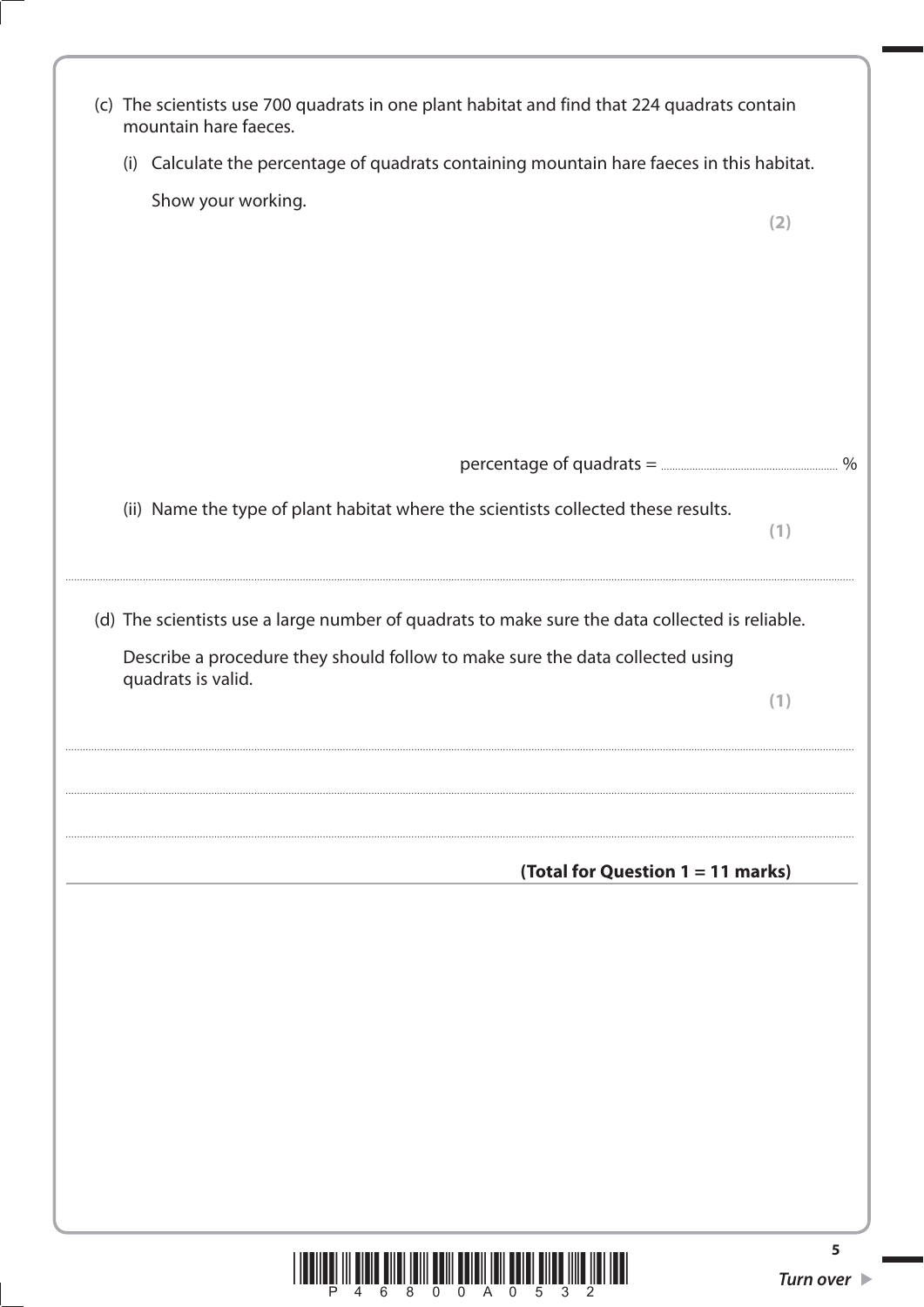**2** A student adds oil (lipid) to water.

He then puts drops of the mixture onto a microscope slide.

The diagram shows oil droplets floating on the water, as seen using a microscope.



 The student then adds different solutions to four separate samples of oil droplets floating on the water.

 Diagrams A, B and C show the possible appearance of the oil droplets after each solution is added.



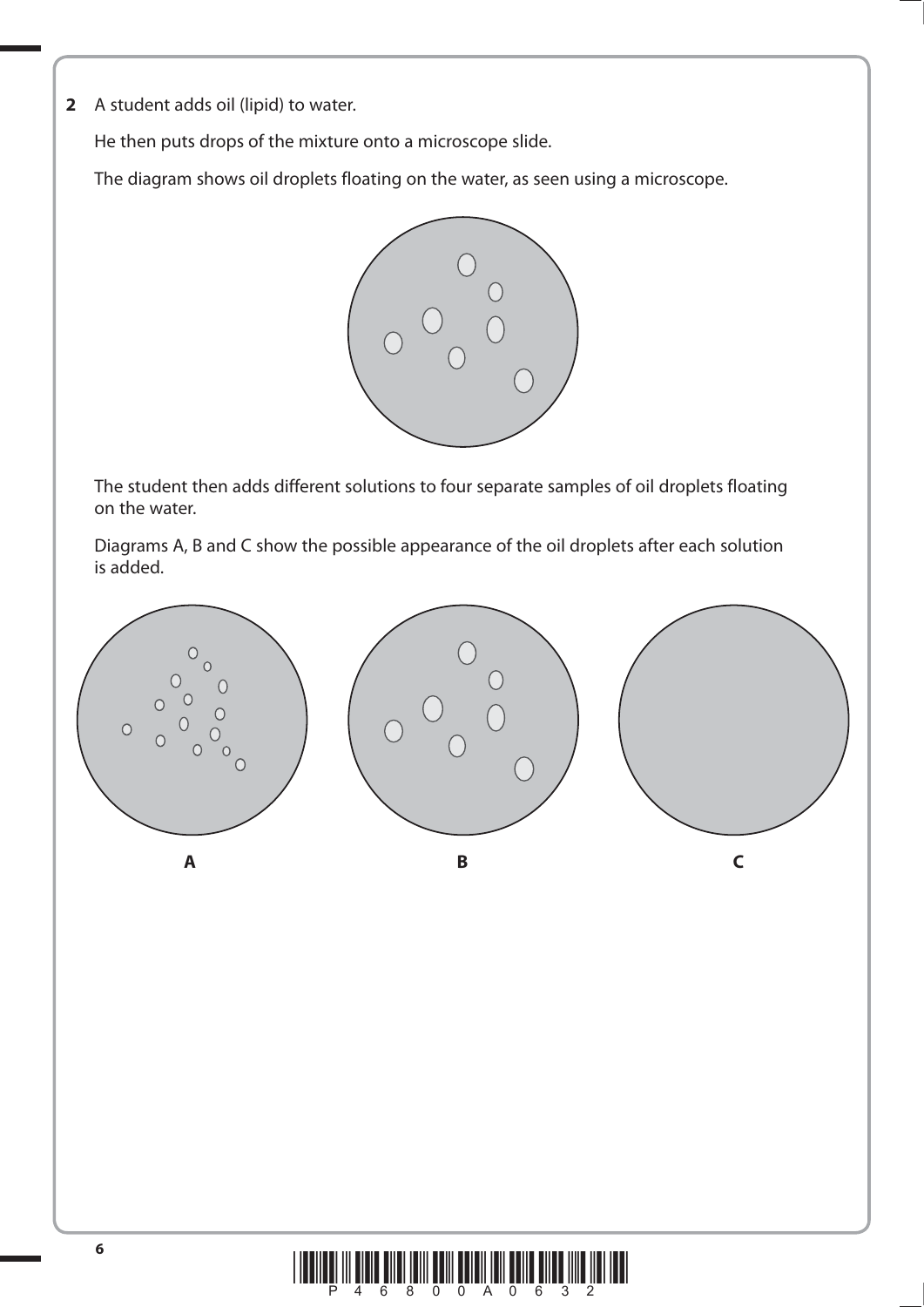(a) (i) The table lists the solutions added to the oil and water mixture.

Complete the table to show which diagram the mixture would look like after each solution is added.

You may use each letter once, more than once or not at all.

One has been done for you.

 $(3)$ 

| <b>Solution added</b> | <b>Diagram</b> |
|-----------------------|----------------|
| hile                  |                |
| bile and lipase       |                |
| boiled lipase         |                |
| bile and protease     |                |

(ii) Explain why no droplets are seen after bile and lipase solution is added to the oil and water mixture.

 $(4)$ 



 $\overline{z}$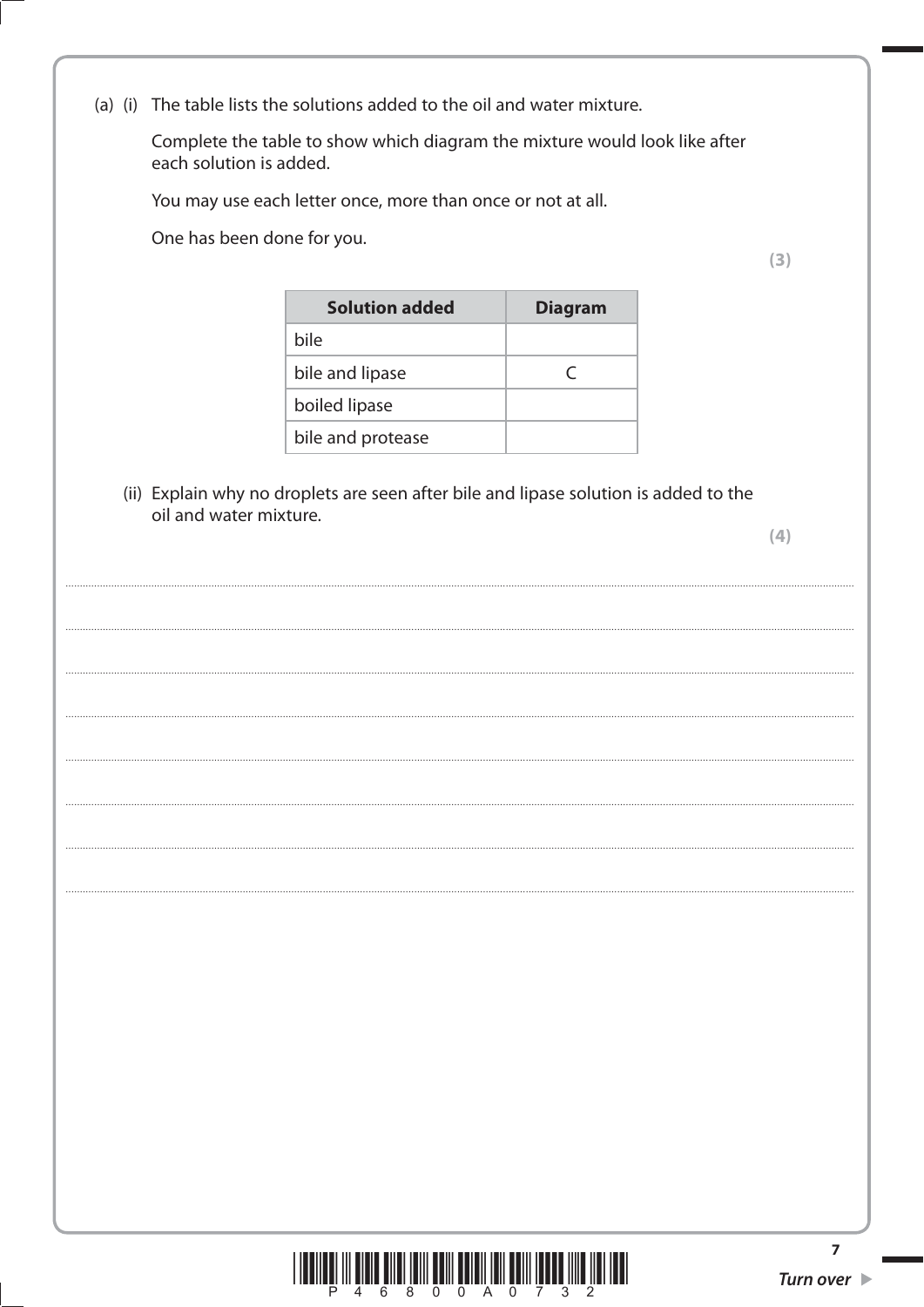

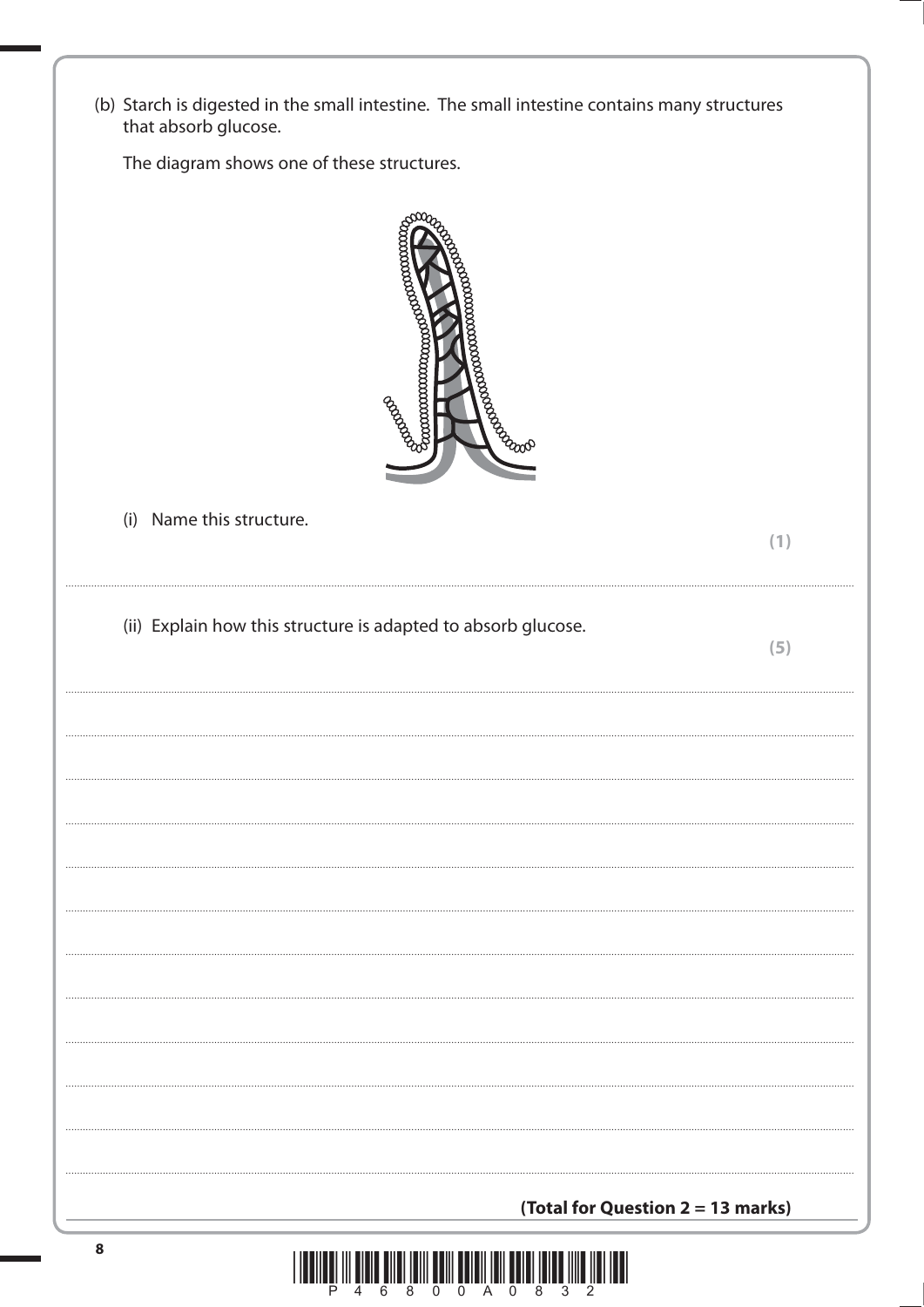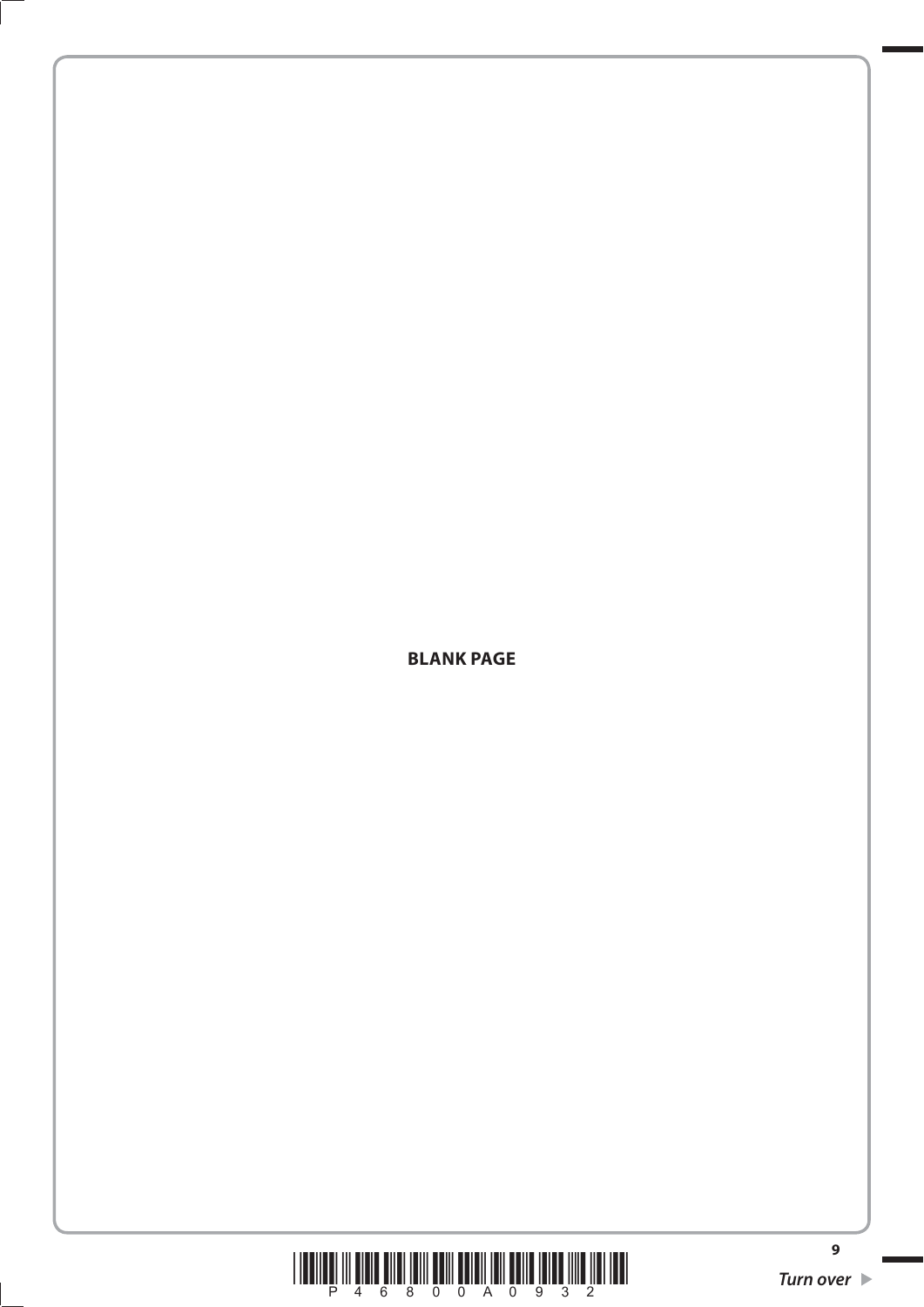- **3** Listeriosis is an illness caused by eating food containing the bacterium Listeria.
	- (a) The diagram shows the cell wall of one of these bacteria. Other structures found in the bacterium are not shown.

Draw and label three other structures that would be found in the bacterium.

**(3)**



(b) Many different foods have been found to contain Listeria.

 A study was carried out in the USA over a two-year period. The table shows the number of people who became ill with listeriosis after eating different types of food. It also shows the number of people who died as a result of becoming ill with listeriosis.

| <b>Type of food eaten</b> | <b>Number of people</b><br>who became ill | <b>Number of people</b><br>who died |
|---------------------------|-------------------------------------------|-------------------------------------|
| coleslaw                  | 52                                        | 11                                  |
| milk                      | 105                                       | 5                                   |
| cheese                    | 364                                       | 80                                  |
| processed meat            | 458                                       | 98                                  |
| fresh meat                | 494                                       | 96                                  |

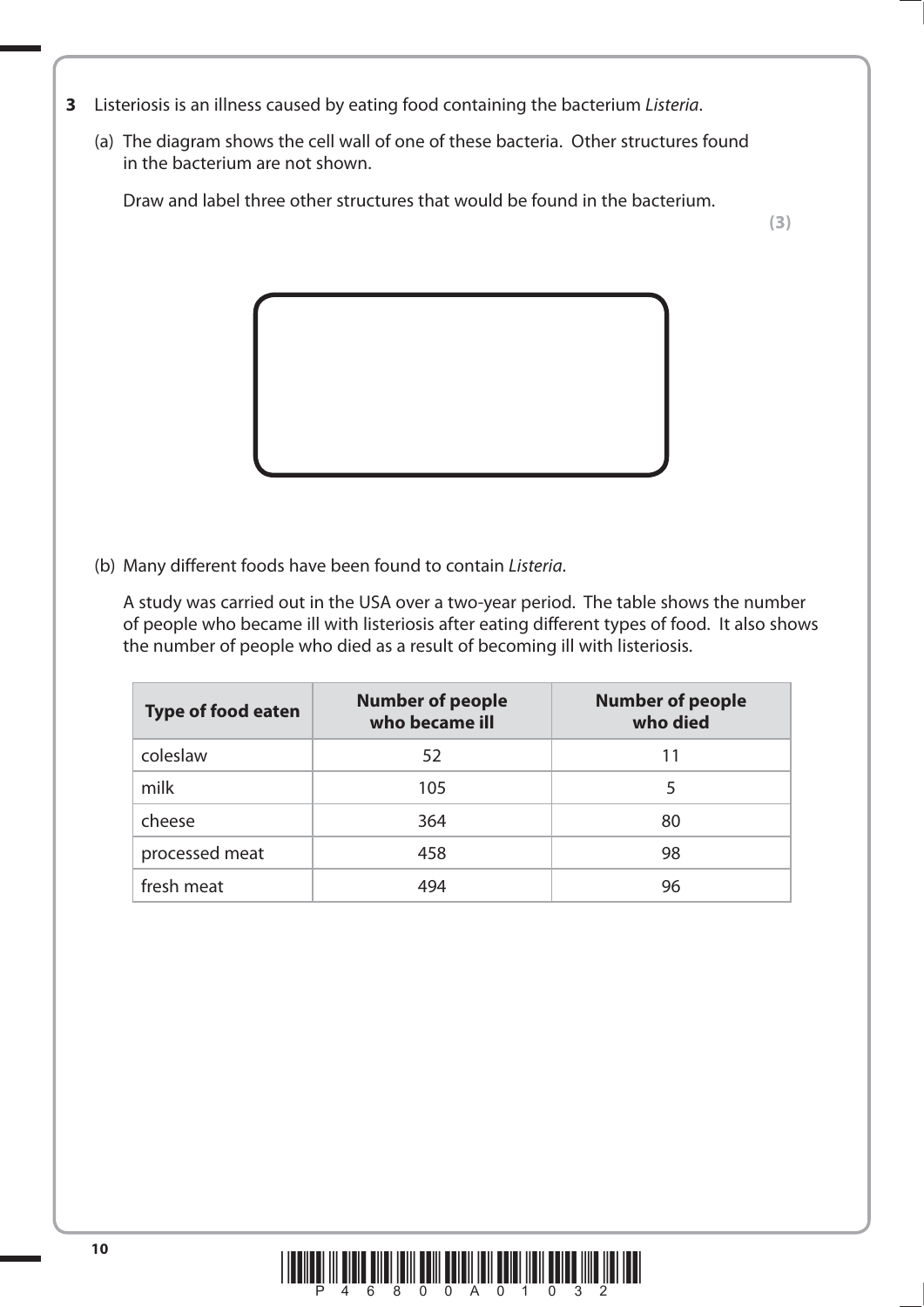(i) Plot a bar graph to show the number of people who became ill and the number of people who died from listeriosis after eating the different types of food.

**(5)**



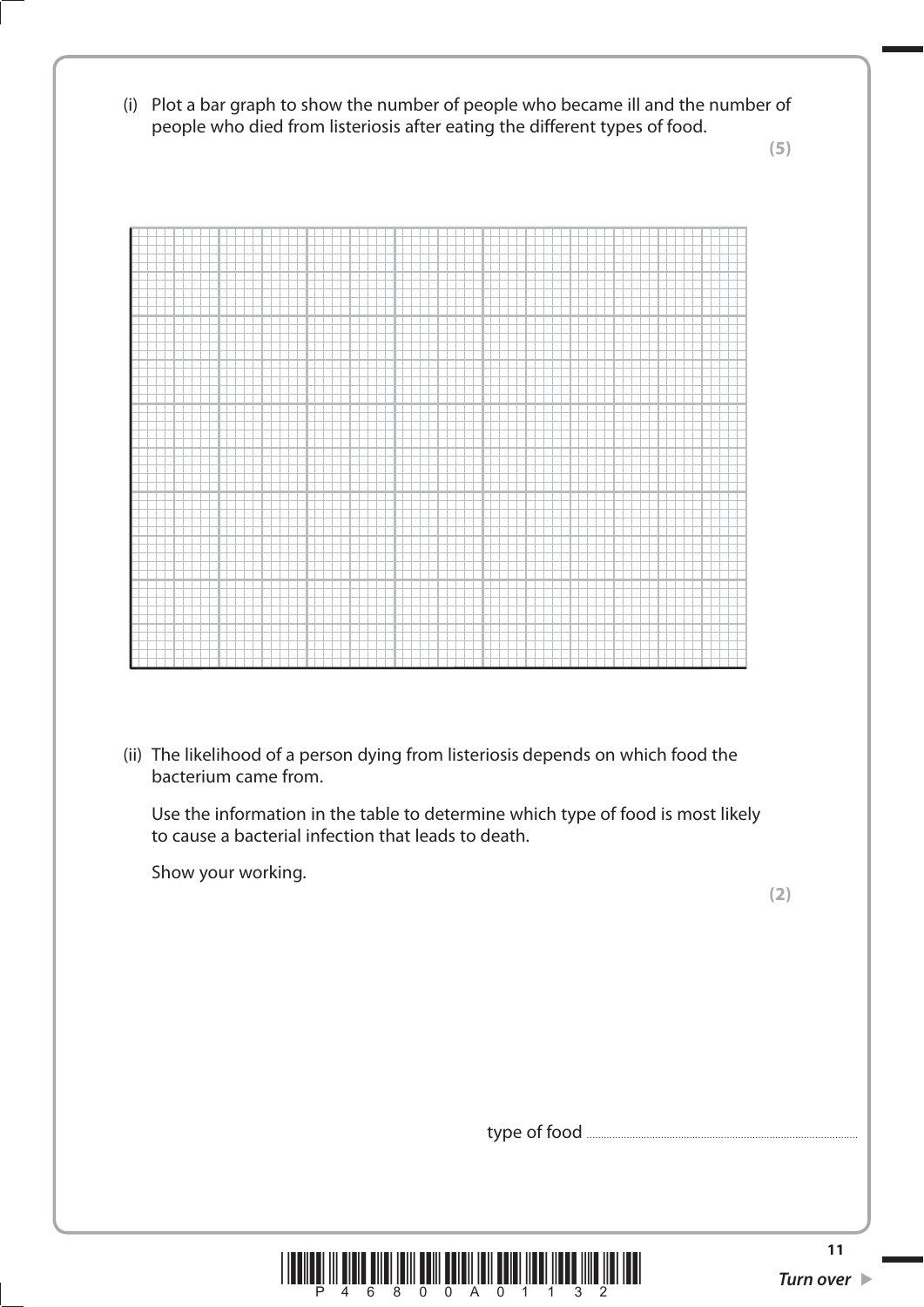|    | (c) Explain how the immune system protects most people from becoming ill with listeriosis.<br>(5) |
|----|---------------------------------------------------------------------------------------------------|
|    |                                                                                                   |
|    |                                                                                                   |
|    |                                                                                                   |
|    |                                                                                                   |
|    |                                                                                                   |
|    |                                                                                                   |
|    |                                                                                                   |
|    |                                                                                                   |
|    |                                                                                                   |
|    |                                                                                                   |
|    |                                                                                                   |
|    | (Total for Question 3 = 15 marks)                                                                 |
|    |                                                                                                   |
|    |                                                                                                   |
|    |                                                                                                   |
|    |                                                                                                   |
|    |                                                                                                   |
|    |                                                                                                   |
| 12 | <u> 1 10011001 111 01010 01101 10111 00111 010101 1011 00101 10110 00010 11001 01110 1101</u>     |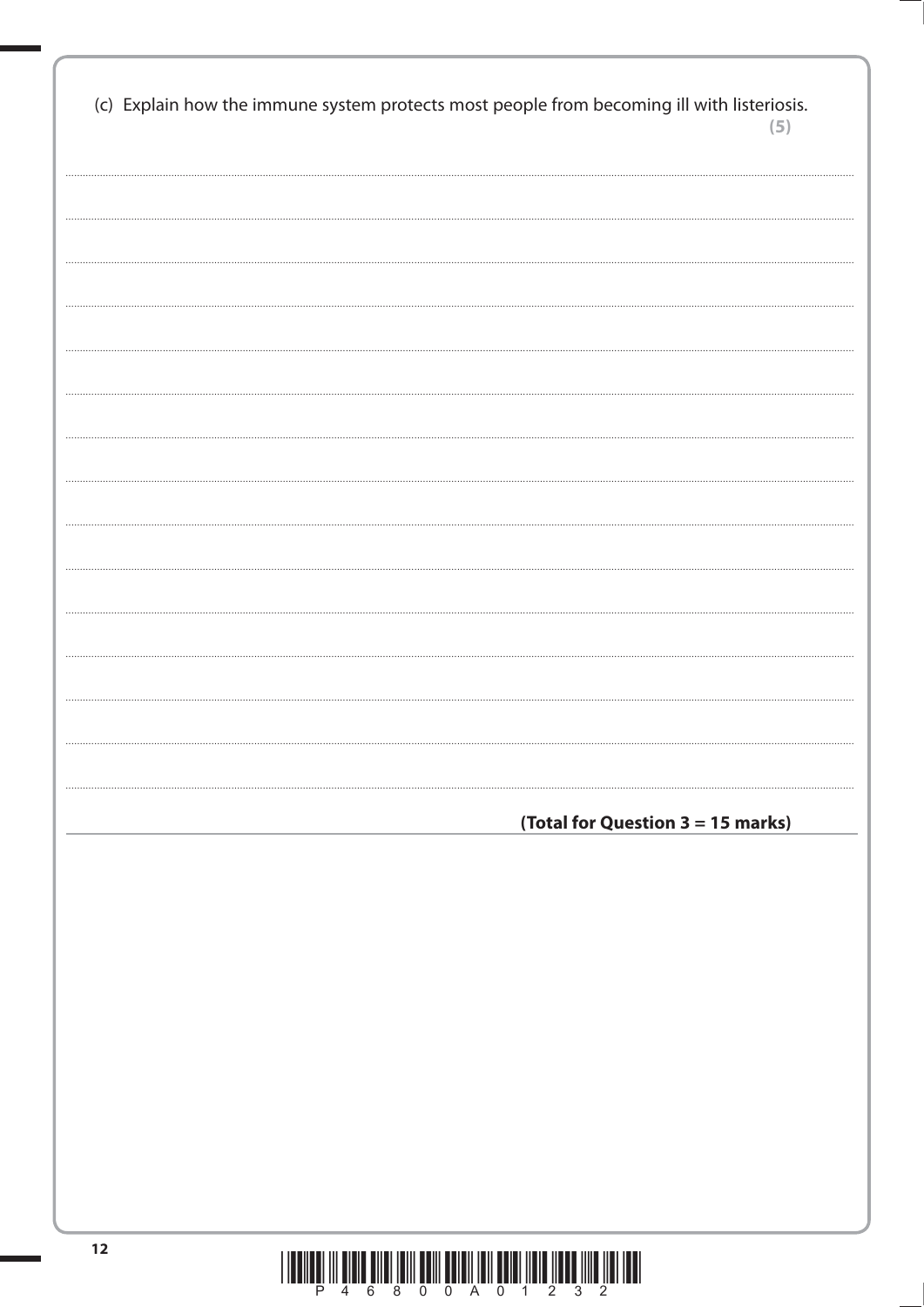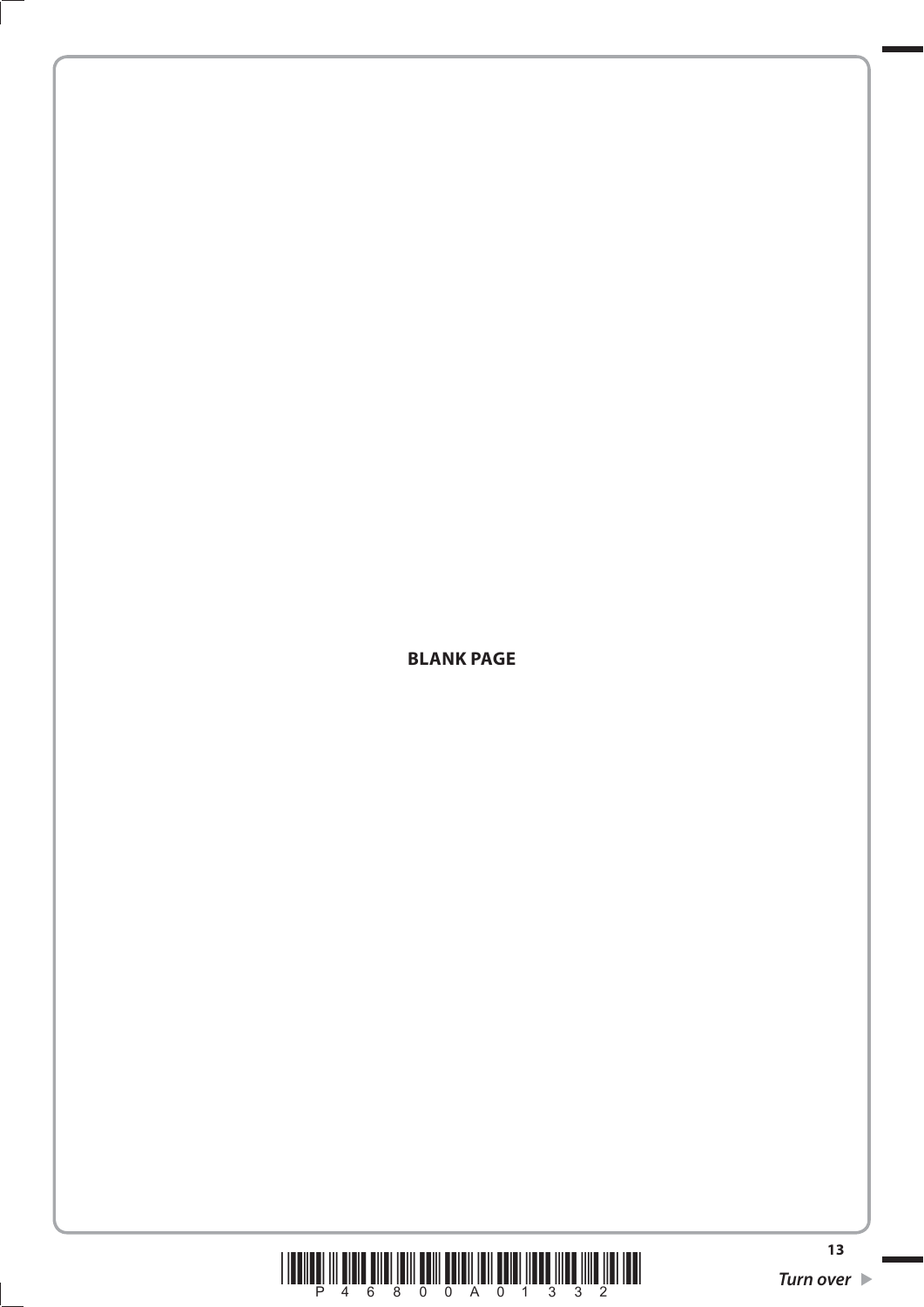**4** Mice can have black hair or brown hair in their fur.

The allele for black hair (B) is dominant to the allele for brown hair (b).

 A homozygous black haired mouse mated with a homozygous brown haired mouse to produce the first generation of offspring. The cross is shown in the diagram.



 (a) Complete the diagram by writing the genotype of each parent and the offspring in the boxes.

**(2)**

(b) The first generation mice mated with each other and produced a second generation.

 Complete the Punnett square to show the gametes involved and the genotypes of the possible second generation mice.

**(2)**

| female<br>male |  |
|----------------|--|
|                |  |
|                |  |
|                |  |
|                |  |
|                |  |
|                |  |
|                |  |

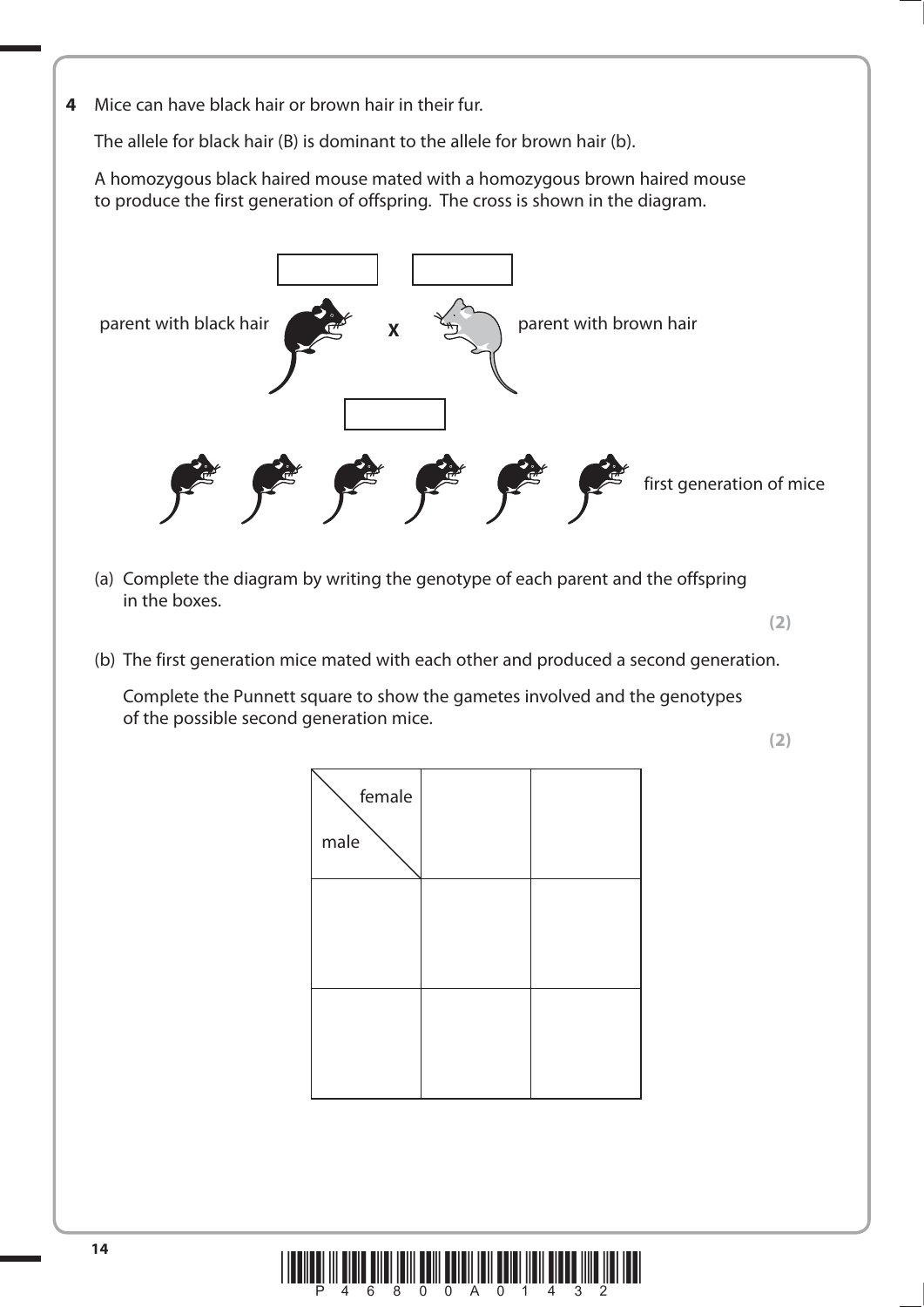| (c) The passage describes part of the process of reproduction in mice.                                                                                        |
|---------------------------------------------------------------------------------------------------------------------------------------------------------------|
| Complete the passage by writing a suitable word in each blank space.<br>(6)                                                                                   |
|                                                                                                                                                               |
| female gamete. Each gamete has the haploid number of chromosomes, which is 20 in mice.                                                                        |
|                                                                                                                                                               |
| called a <b>manufacture in the contains the manufacture and contains</b> the manufacture and contains the manufacture of the number                           |
| of chromosomes.                                                                                                                                               |
|                                                                                                                                                               |
|                                                                                                                                                               |
| (Total for Question 4 = 10 marks)                                                                                                                             |
|                                                                                                                                                               |
|                                                                                                                                                               |
|                                                                                                                                                               |
|                                                                                                                                                               |
|                                                                                                                                                               |
|                                                                                                                                                               |
|                                                                                                                                                               |
|                                                                                                                                                               |
|                                                                                                                                                               |
|                                                                                                                                                               |
|                                                                                                                                                               |
|                                                                                                                                                               |
|                                                                                                                                                               |
|                                                                                                                                                               |
|                                                                                                                                                               |
| 15<br><u>I III ALII III ALII ALII AILII III AALII AALII II AH ALII II AH OO KA AH AH AH AH III AH II AH II AH II AH II</u><br>Turn over $\blacktriangleright$ |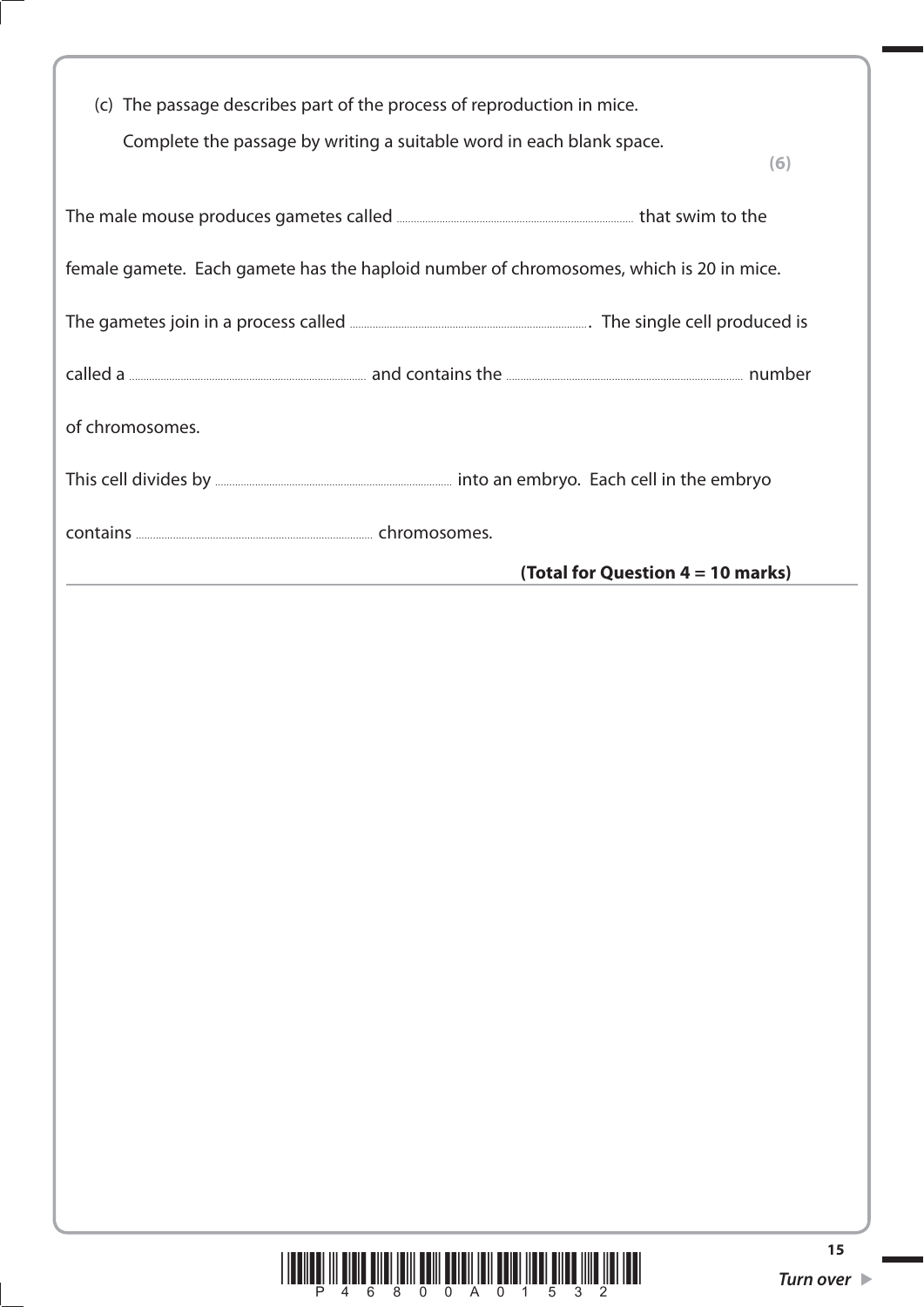| 5 | Plants can be genetically modified (GM) to make them resistant to pests.                                                   |     |
|---|----------------------------------------------------------------------------------------------------------------------------|-----|
|   | Describe an investigation that could be carried out to find out if GM plants produce<br>a better yield than normal plants. |     |
|   | Your answer should include experimental details and be written in full sentences.                                          |     |
|   |                                                                                                                            | (6) |
|   |                                                                                                                            |     |
|   |                                                                                                                            |     |
|   |                                                                                                                            |     |
|   |                                                                                                                            |     |
|   |                                                                                                                            |     |
|   |                                                                                                                            |     |
|   |                                                                                                                            |     |
|   |                                                                                                                            |     |
|   |                                                                                                                            |     |
|   |                                                                                                                            |     |
|   |                                                                                                                            |     |
|   |                                                                                                                            |     |
|   |                                                                                                                            |     |
|   |                                                                                                                            |     |
|   |                                                                                                                            |     |
|   |                                                                                                                            |     |
|   |                                                                                                                            |     |
|   |                                                                                                                            |     |
|   |                                                                                                                            |     |
|   |                                                                                                                            |     |
|   |                                                                                                                            |     |
|   | (Total for Question 5 = 6 marks)                                                                                           |     |
|   |                                                                                                                            |     |
|   |                                                                                                                            |     |
|   |                                                                                                                            |     |
|   |                                                                                                                            |     |
|   |                                                                                                                            |     |
|   |                                                                                                                            |     |
|   |                                                                                                                            |     |
|   | 16                                                                                                                         |     |

THEORE III THE BILL RIN BEIN BEINT THE BILL HELE BILL THE BILL THE L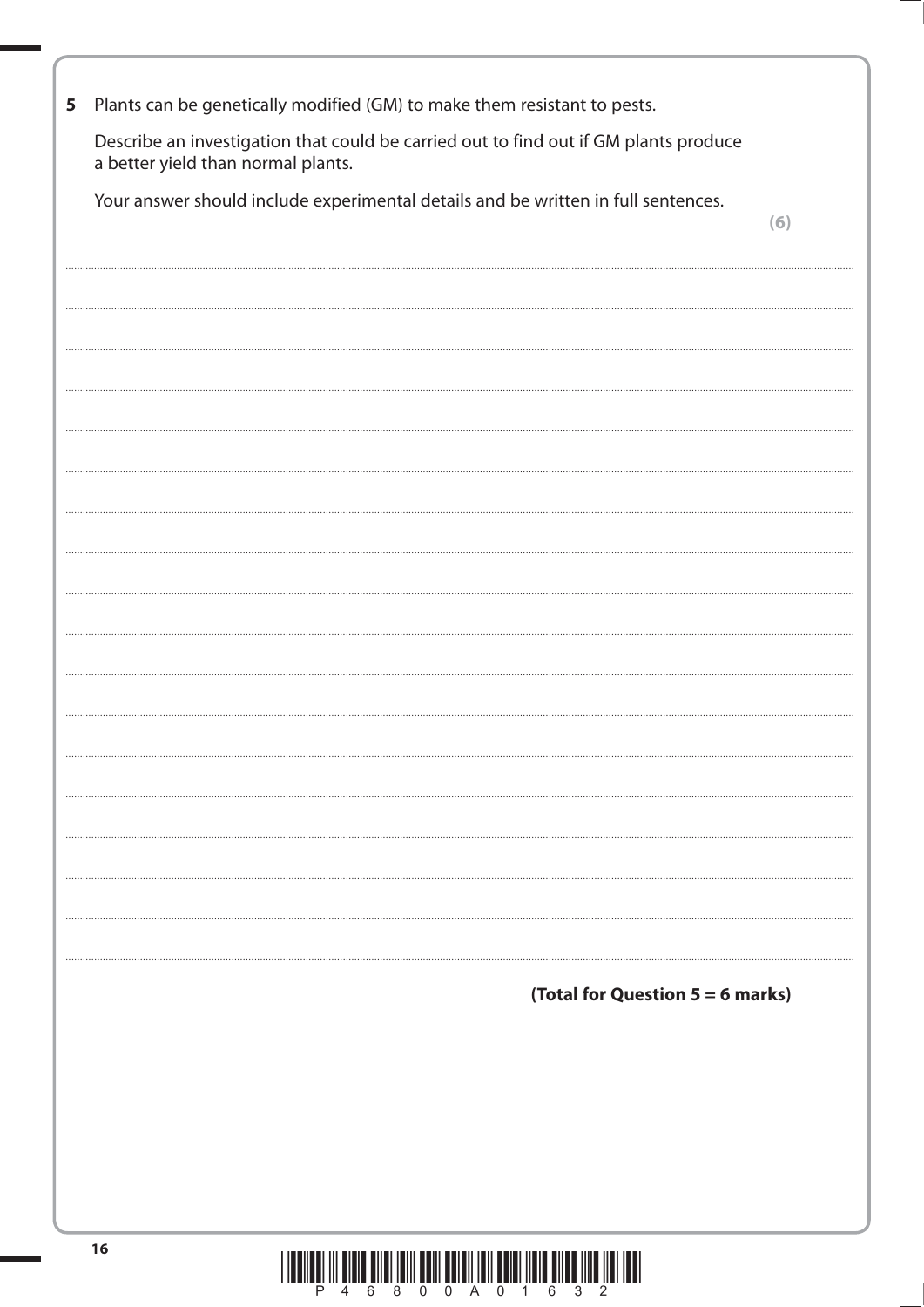

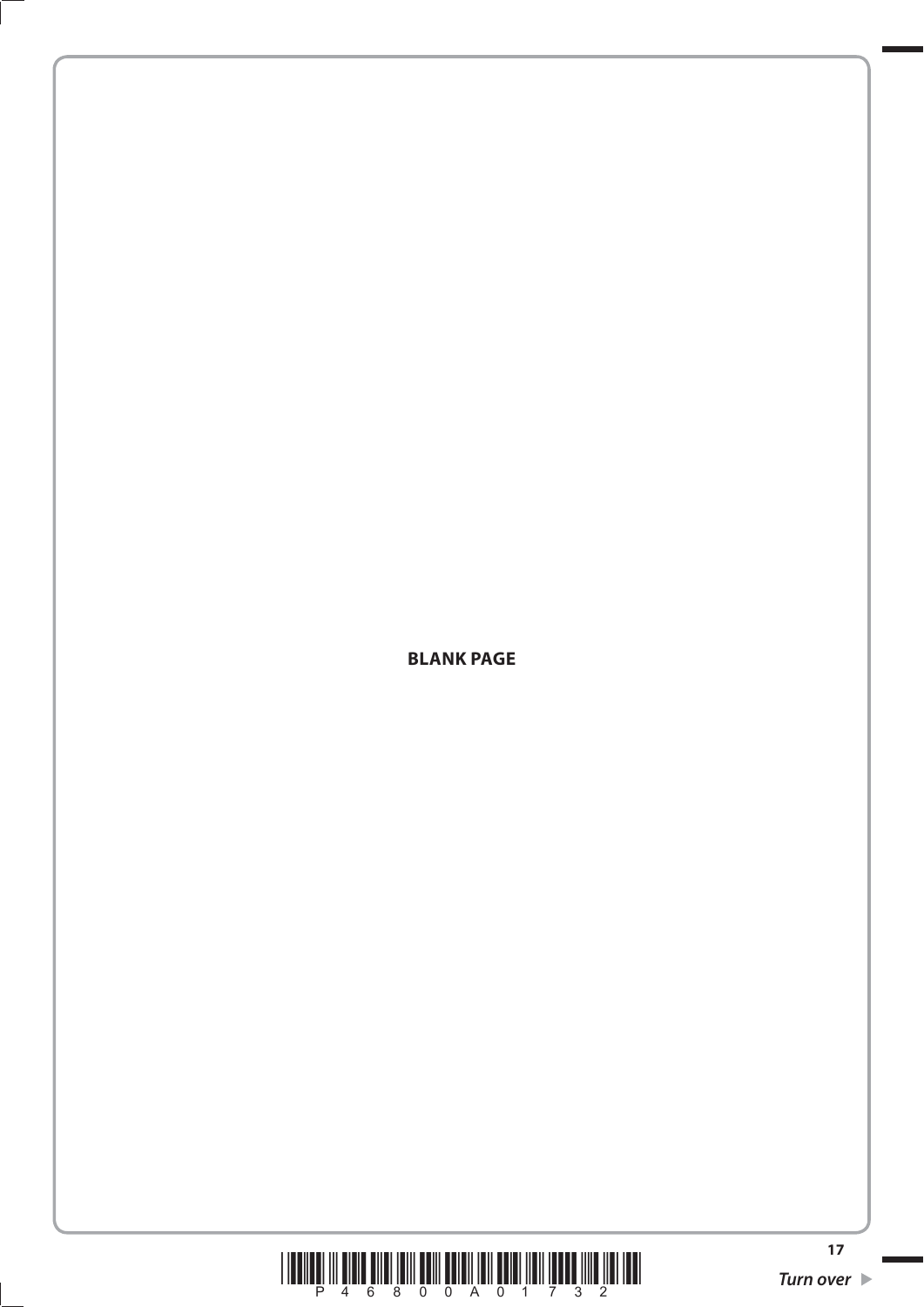(a) Write a balanced chemical symbol equation for photosynthesis.

 $(2)$ 

- (b) Leaves can be tested for starch to show that photosynthesis has taken place. This is the method given in a biology textbook.
- 1. Remove the leaf you want to test from the plant.
- 2. Half fill a 250 cm<sup>3</sup> beaker with water and boil the water using a Bunsen burner.
- 3. Using a pair of forceps, hold the leaf in the boiling water for 20 seconds.
- 4. Turn the Bunsen burner off.
- 5. Using the forceps, push the leaf to the bottom of a boiling tube and cover it with ethanol.
- 6. Place the boiling tube in the beaker of very hot water. The ethanol will boil.
- 7. When the leaf is colourless, remove it from the boiling tube and wash it in cold water for a few seconds.
- 8. Place the leaf flat on a white tile.
- 9. Add dilute iodine solution with a pipette, making sure the whole leaf is covered.
- 10. Any starch present will react with the iodine solution.
	- (i) Explain a safety precaution that should be taken when carrying out this test.

 $(2)$ 

(ii) State the purpose of step 3.

 $(1)$ 

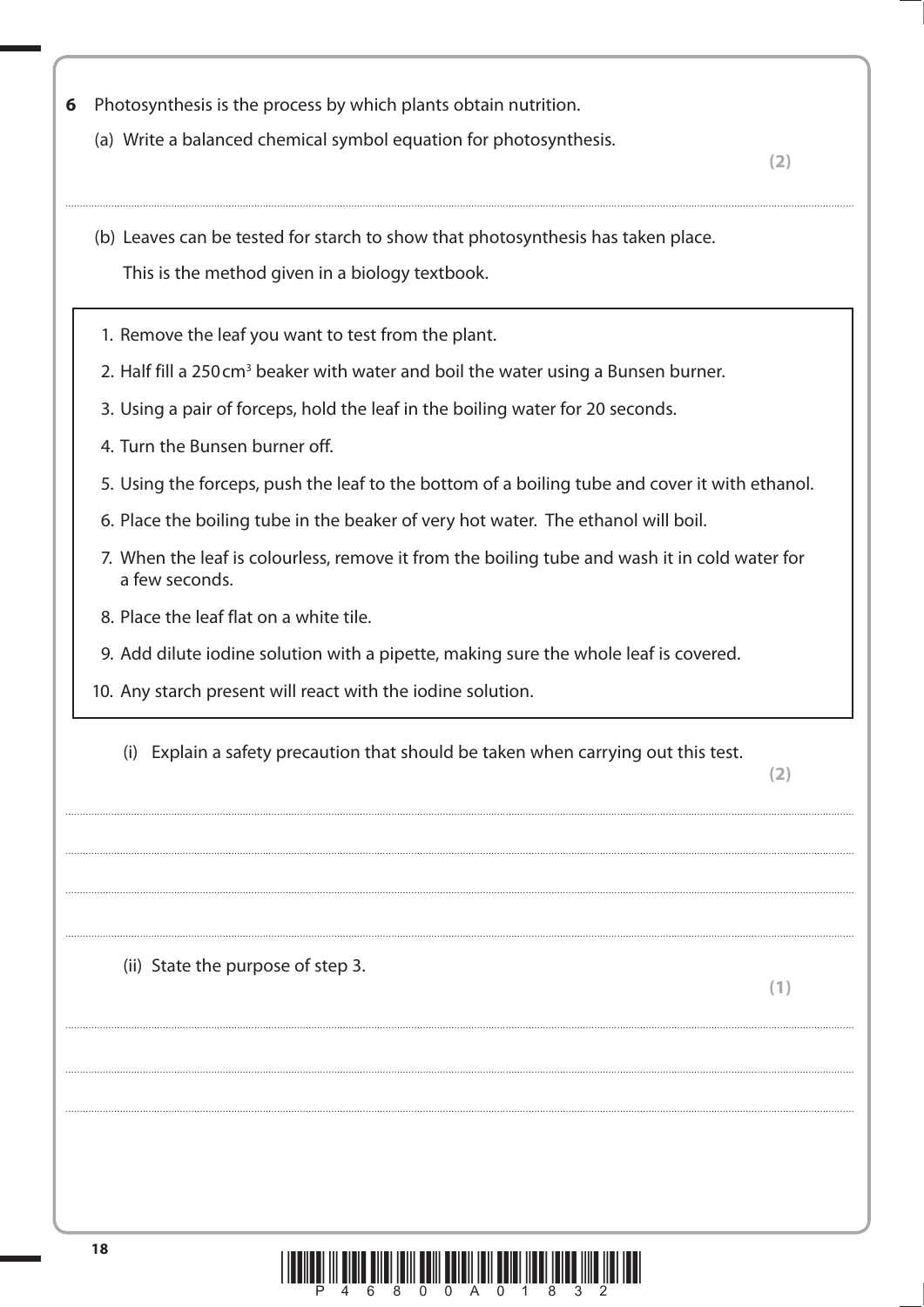| (iii) State the purpose of step 6.                                                                                      | (1)                               |
|-------------------------------------------------------------------------------------------------------------------------|-----------------------------------|
|                                                                                                                         |                                   |
| (c) Experiments can be done to demonstrate that light, chlorophyll and carbon dioxide<br>are needed for photosynthesis. |                                   |
| Testing leaves for starch is the final step in these experiments.                                                       |                                   |
| Explain what other steps need to be taken to demonstrate that each of these factors<br>is needed for photosynthesis.    |                                   |
| (i) light                                                                                                               | (2)                               |
|                                                                                                                         |                                   |
|                                                                                                                         |                                   |
| (ii) chlorophyll                                                                                                        | (2)                               |
|                                                                                                                         |                                   |
|                                                                                                                         |                                   |
| (iii) carbon dioxide                                                                                                    | (2)                               |
|                                                                                                                         |                                   |
|                                                                                                                         |                                   |
|                                                                                                                         | (Total for Question 6 = 12 marks) |
|                                                                                                                         |                                   |

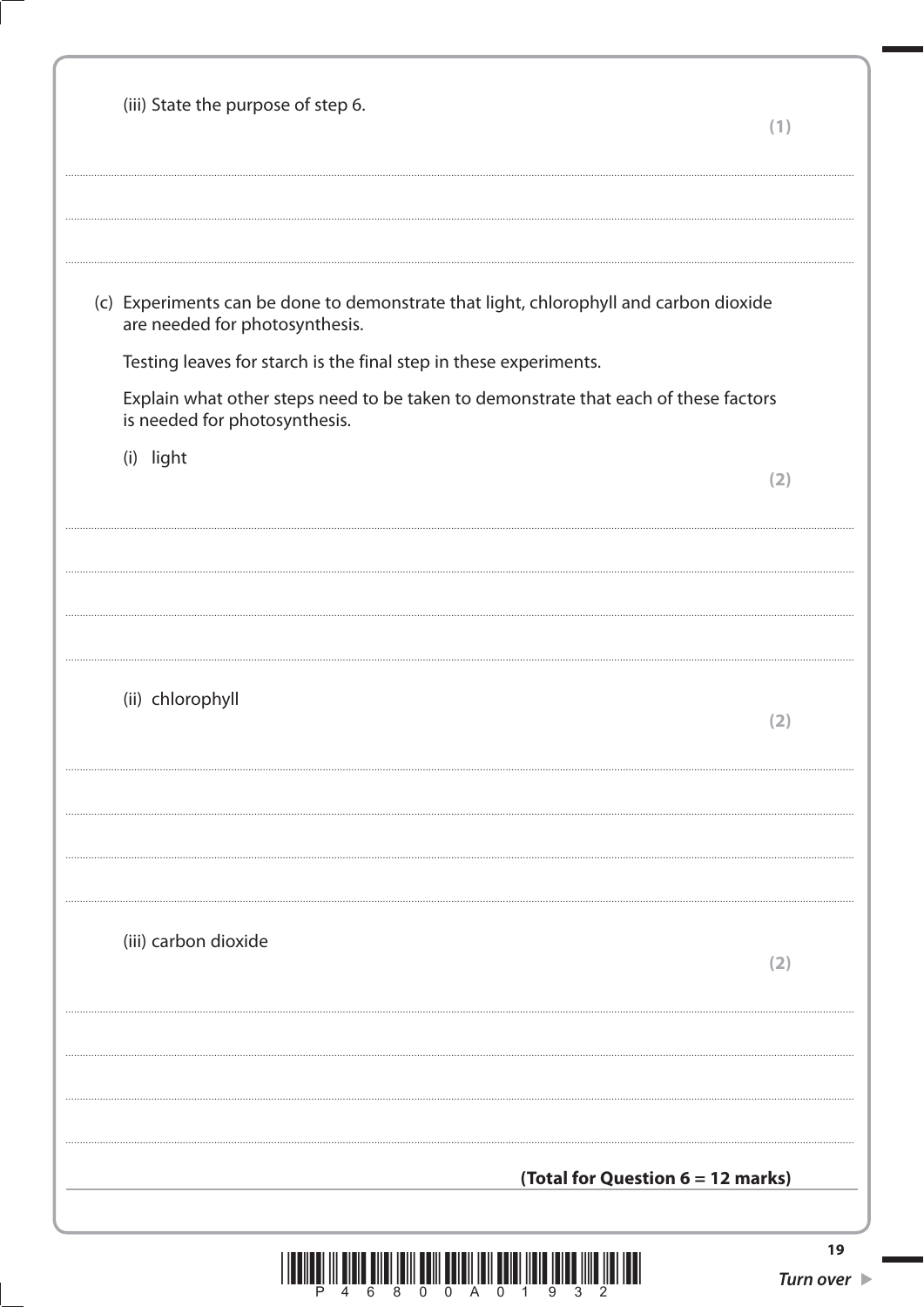| Yeast can be used to make beer. This process takes place in anaerobic conditions.<br>7<br>(a) (i) Name the group of organisms that includes yeast. | (1) |
|----------------------------------------------------------------------------------------------------------------------------------------------------|-----|
| (ii) What is meant by the term anaerobic?                                                                                                          | (1) |
| (iii) Write the word equation for anaerobic respiration in yeast.                                                                                  | (2) |
| (b) After the beer is made it is put into sterile bottles.<br>(i) Describe how the bottles can be sterilised.                                      | (1) |
| (ii) Why is it important to use sterile bottles?                                                                                                   | (1) |
| (c) The food source for the yeast cells comes from barley grains that are allowed<br>to germinate.                                                 |     |
| (i) Name the enzyme that digests the starch in the barley.                                                                                         | (1) |
| (ii) Name the substance produced when the starch is digested.                                                                                      | (1) |
|                                                                                                                                                    |     |

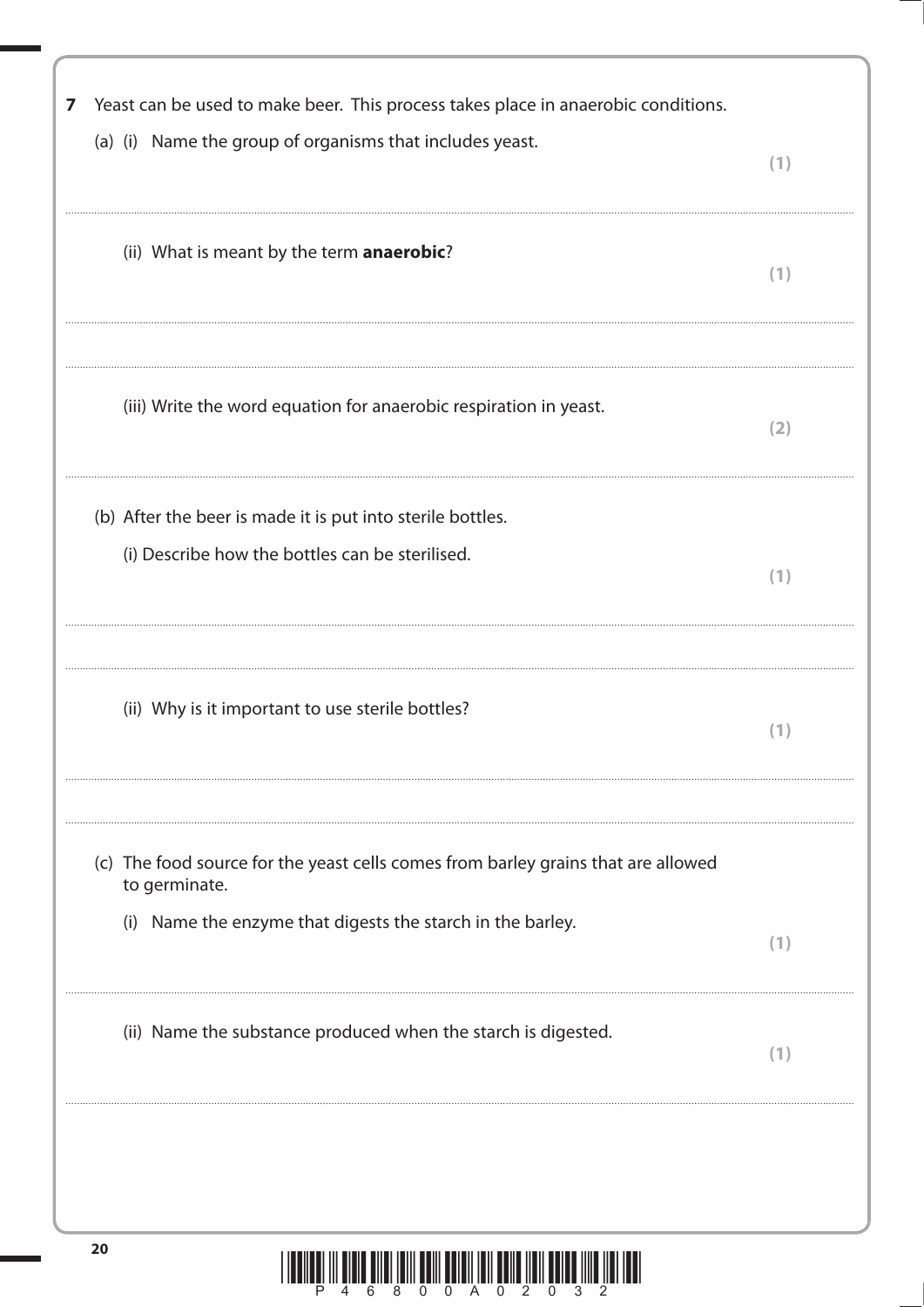| then decreases towards the end of the process.                                              |  |
|---------------------------------------------------------------------------------------------|--|
| Explain why the number of live yeast cells decreases towards the end of the process.<br>(2) |  |
|                                                                                             |  |
|                                                                                             |  |
|                                                                                             |  |
|                                                                                             |  |
|                                                                                             |  |
|                                                                                             |  |
| (Total for Question 7 = 10 marks)                                                           |  |
|                                                                                             |  |
|                                                                                             |  |
|                                                                                             |  |
|                                                                                             |  |
|                                                                                             |  |
|                                                                                             |  |
|                                                                                             |  |
|                                                                                             |  |
|                                                                                             |  |
|                                                                                             |  |
|                                                                                             |  |
|                                                                                             |  |
|                                                                                             |  |
|                                                                                             |  |
|                                                                                             |  |
|                                                                                             |  |
|                                                                                             |  |

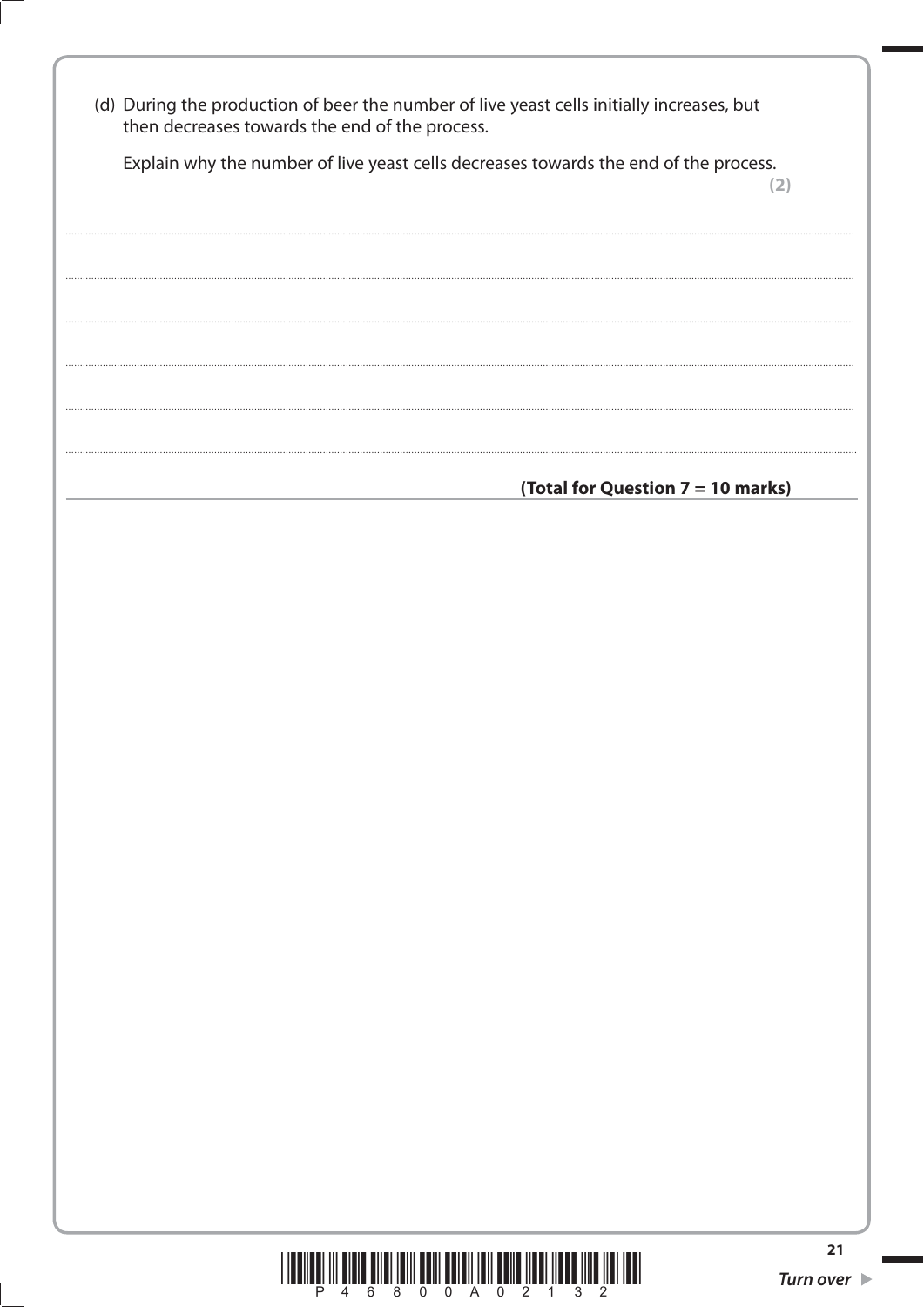

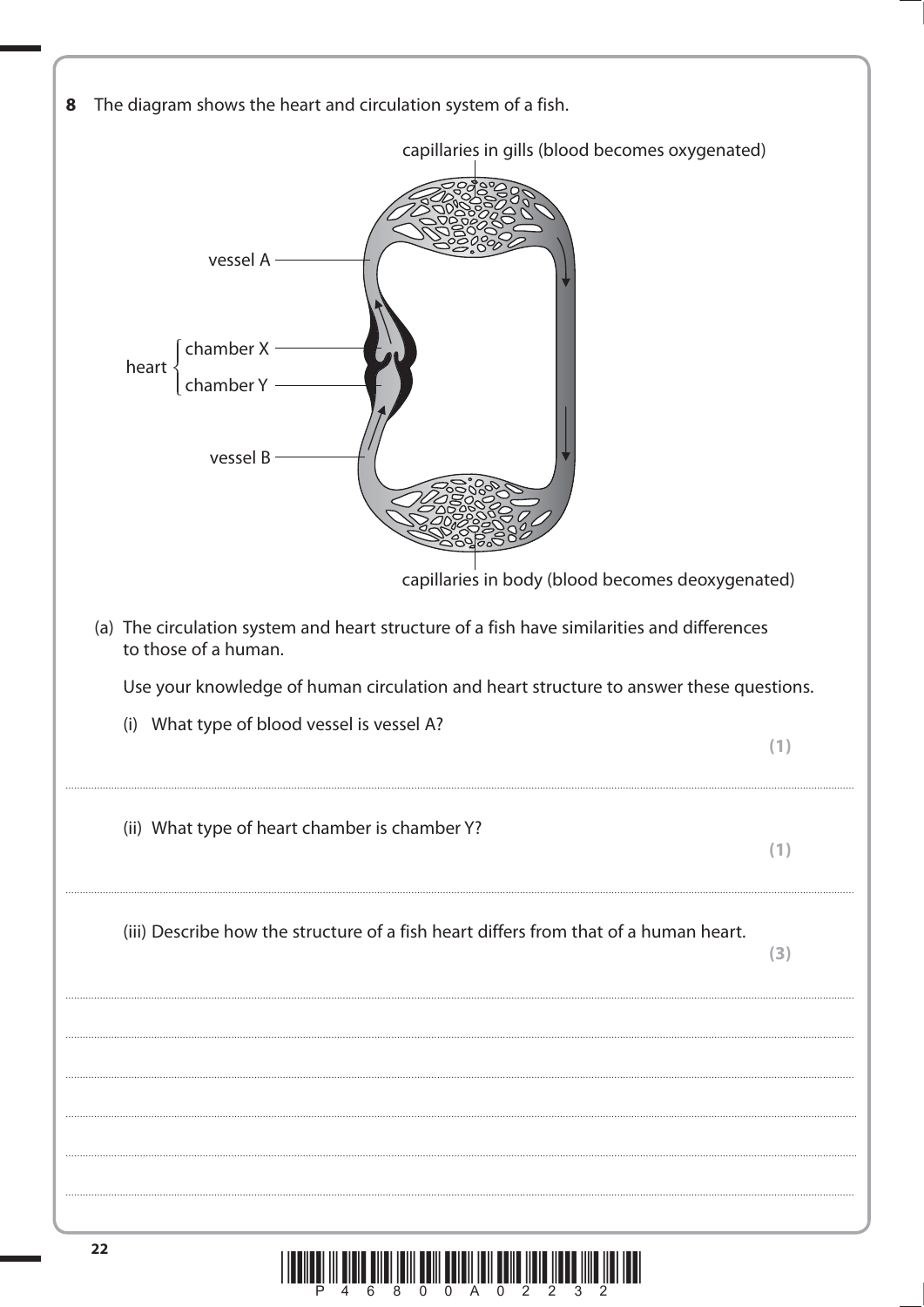| Explain the differences in the concentrations of gases.                                                                                        |     |
|------------------------------------------------------------------------------------------------------------------------------------------------|-----|
|                                                                                                                                                | (4) |
|                                                                                                                                                |     |
|                                                                                                                                                |     |
|                                                                                                                                                |     |
|                                                                                                                                                |     |
|                                                                                                                                                |     |
|                                                                                                                                                |     |
|                                                                                                                                                |     |
|                                                                                                                                                |     |
|                                                                                                                                                |     |
|                                                                                                                                                |     |
|                                                                                                                                                |     |
|                                                                                                                                                |     |
|                                                                                                                                                |     |
| (c) Explain why the pressure of the blood returning to the fish heart is lower than the<br>pressure of the blood returning to the human heart. | (2) |
|                                                                                                                                                |     |
|                                                                                                                                                |     |
|                                                                                                                                                |     |
|                                                                                                                                                |     |
|                                                                                                                                                |     |
|                                                                                                                                                |     |
|                                                                                                                                                |     |
|                                                                                                                                                |     |
| (Total for Question 8 = 11 marks)                                                                                                              |     |
|                                                                                                                                                |     |
|                                                                                                                                                |     |
|                                                                                                                                                |     |

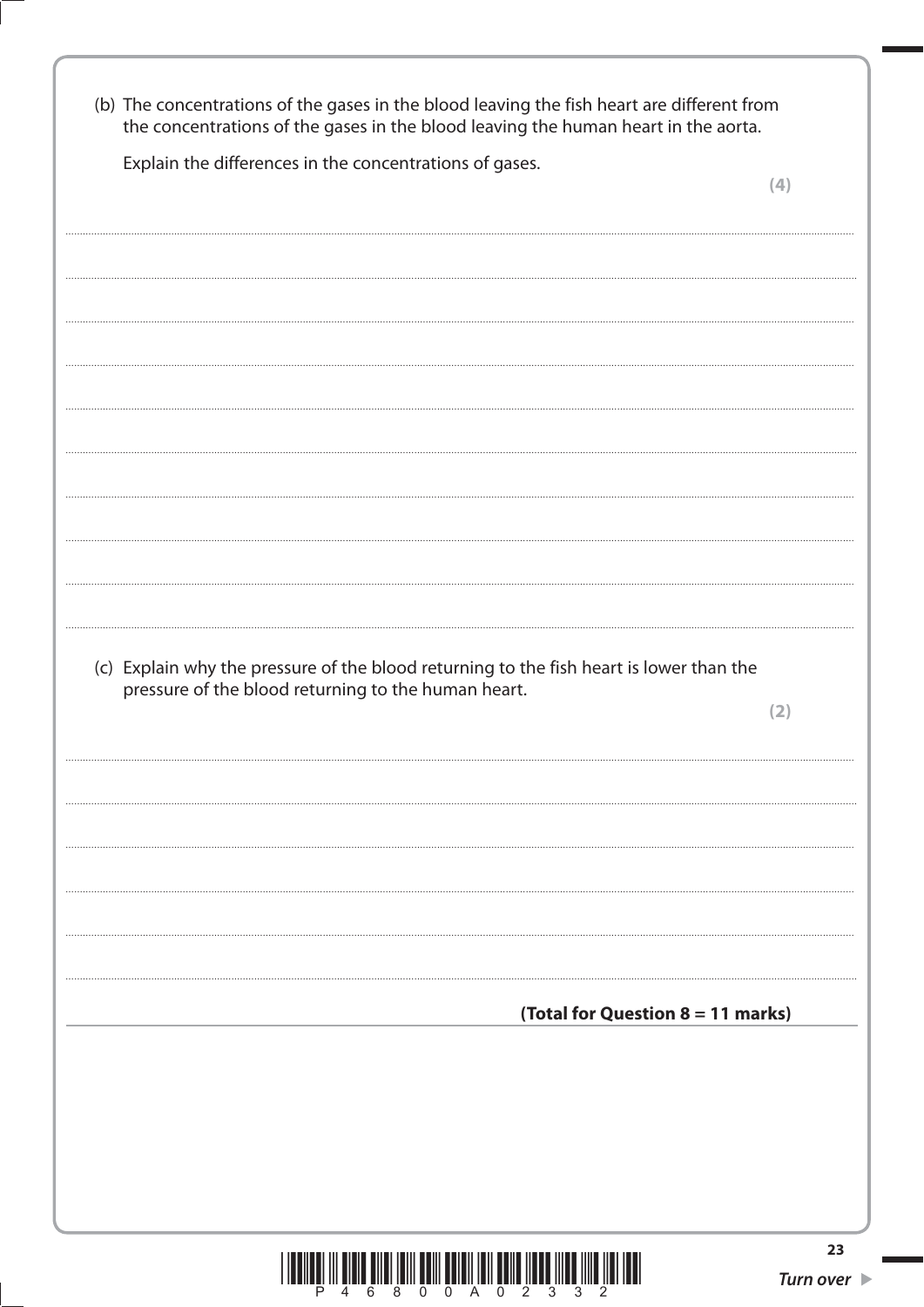| Plants can reproduce sexually or asexually.<br>9                                                                                   |     |
|------------------------------------------------------------------------------------------------------------------------------------|-----|
| Plants that reproduce sexually can be pollinated by insects or by wind.                                                            |     |
| (a) State three ways in which the structure of insect-pollinated flowers differs from<br>the structure of wind-pollinated flowers. | (3) |
|                                                                                                                                    |     |
| 2 <sub>1</sub>                                                                                                                     |     |
| $3 -$                                                                                                                              |     |
| (b) The diagram shows a flower from a plant.                                                                                       |     |
| B                                                                                                                                  |     |
| Name the structures labelled on the diagram.                                                                                       | (3) |
|                                                                                                                                    |     |
|                                                                                                                                    |     |
|                                                                                                                                    |     |
|                                                                                                                                    |     |
|                                                                                                                                    |     |
|                                                                                                                                    |     |
|                                                                                                                                    |     |
| 24<br><u>II II DIIH IIII DIIH DIIH AHAA JAHU DIIH II HII DIIH III HII JIHA JAHU</u>                                                |     |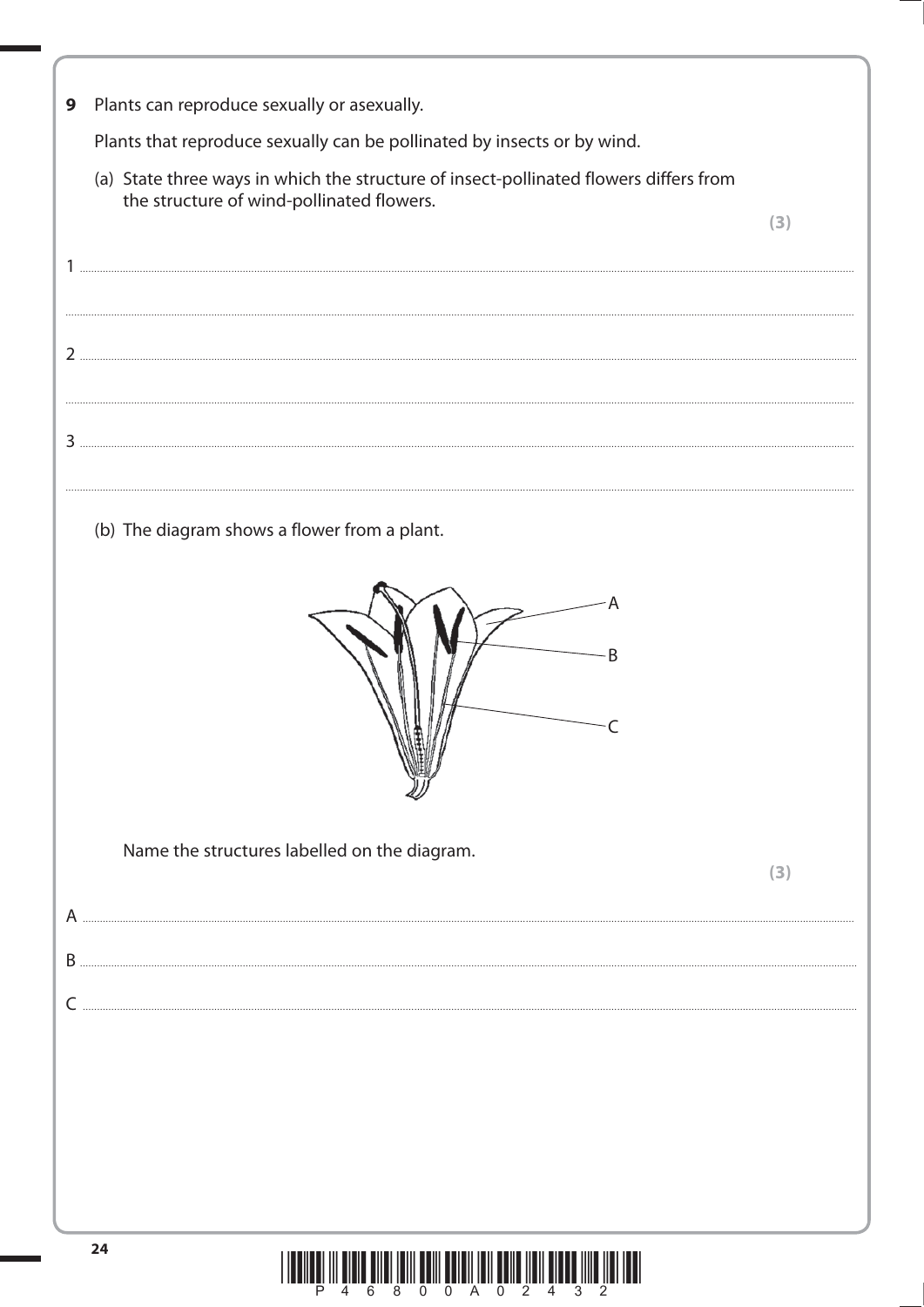| (c) The flower in the diagram is insect-pollinated.                 |                                 |
|---------------------------------------------------------------------|---------------------------------|
| An insect carrying pollen lands on the flower.                      |                                 |
| Describe the events that lead to seed formation.                    | (5)                             |
|                                                                     |                                 |
|                                                                     |                                 |
|                                                                     |                                 |
|                                                                     |                                 |
|                                                                     |                                 |
|                                                                     |                                 |
|                                                                     |                                 |
|                                                                     |                                 |
|                                                                     |                                 |
|                                                                     |                                 |
|                                                                     |                                 |
|                                                                     |                                 |
|                                                                     |                                 |
|                                                                     |                                 |
|                                                                     |                                 |
|                                                                     |                                 |
|                                                                     |                                 |
|                                                                     |                                 |
| (Total for Question 9 = 11 marks)                                   |                                 |
|                                                                     |                                 |
|                                                                     |                                 |
|                                                                     |                                 |
|                                                                     |                                 |
|                                                                     |                                 |
|                                                                     |                                 |
|                                                                     |                                 |
|                                                                     |                                 |
|                                                                     | 25                              |
| 8<br>$\Omega$<br>$\Omega$<br>2<br>5<br>Р<br>6<br>$\Omega$<br>3<br>2 | Turn over $\blacktriangleright$ |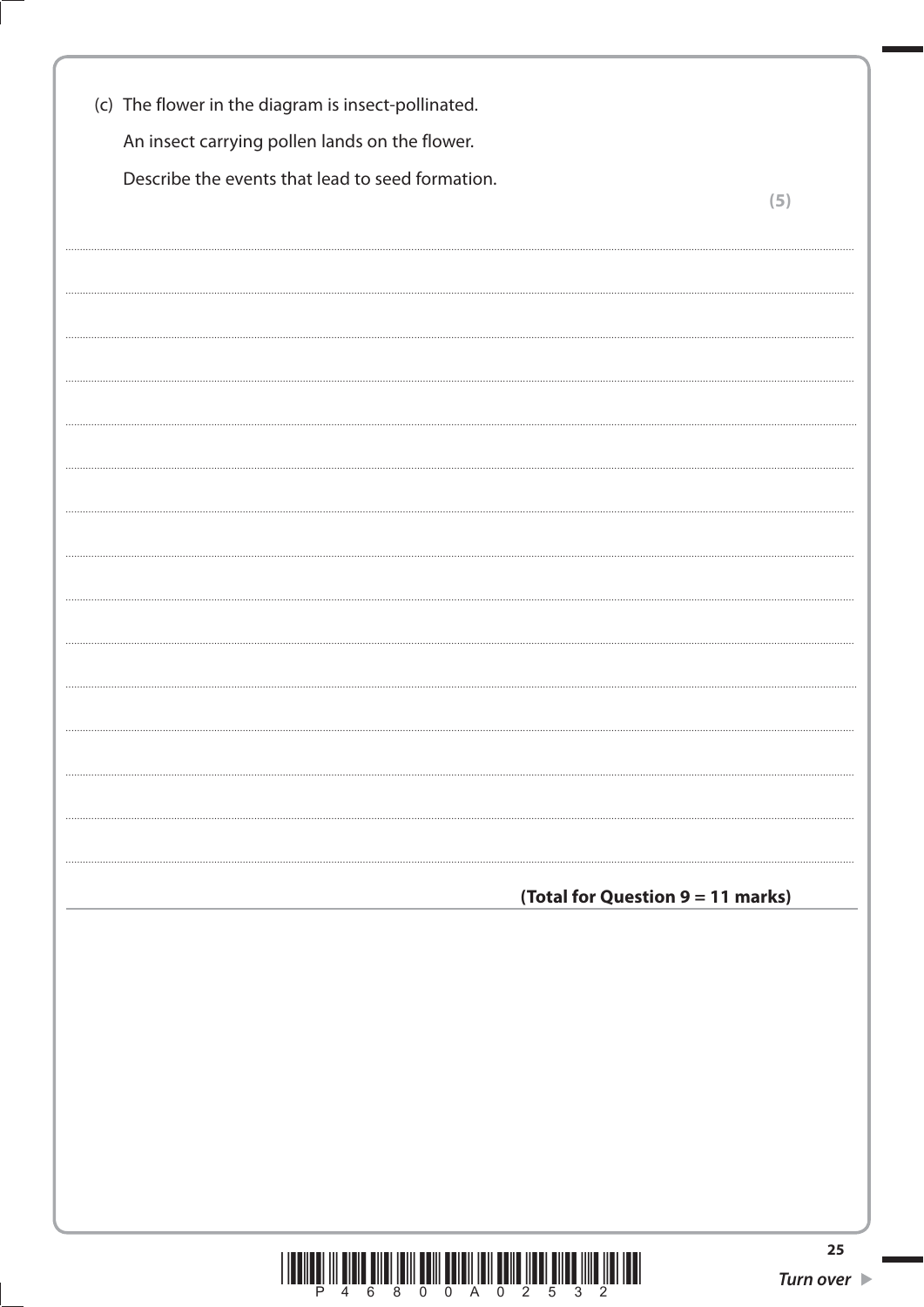10 The world's rainforests could completely vanish in a hundred years at the current rate of deforestation. (a) Suggest two reasons why humans are removing rainforest.  $(2)$ (b) (i) Explain how deforestation can change the balance of gases in the atmosphere.  $(2)$ (ii) Suggest how deforestation can change the soil structure.  $(2)$ 26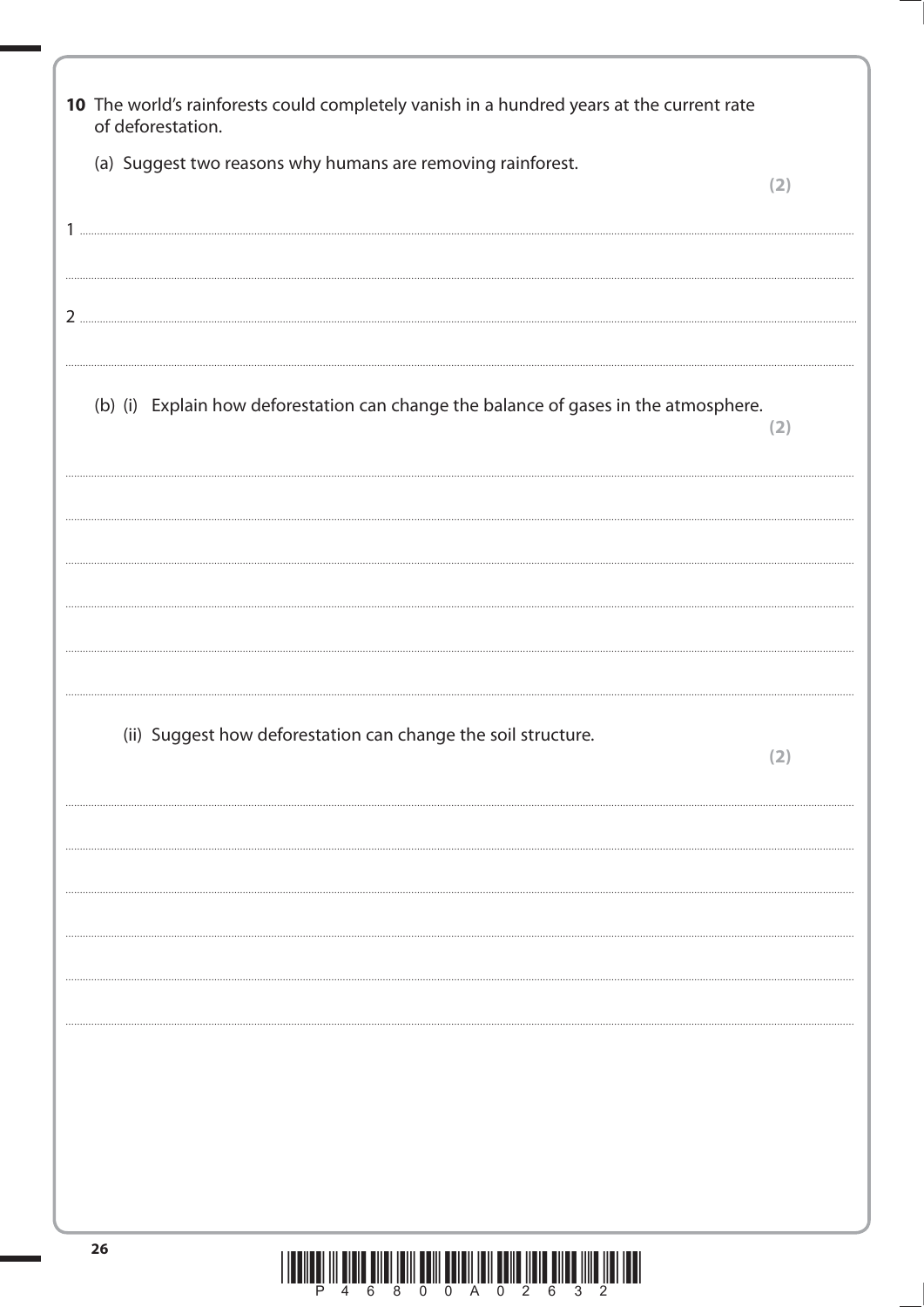| (c) Suggest how countries can reduce the impact of deforestation. | (2)                               |
|-------------------------------------------------------------------|-----------------------------------|
|                                                                   |                                   |
|                                                                   |                                   |
|                                                                   |                                   |
|                                                                   | (Total for Question 10 = 8 marks) |
|                                                                   |                                   |
|                                                                   |                                   |
|                                                                   |                                   |
|                                                                   |                                   |
|                                                                   |                                   |
|                                                                   |                                   |
|                                                                   |                                   |
|                                                                   |                                   |
|                                                                   |                                   |
|                                                                   |                                   |
|                                                                   |                                   |
|                                                                   |                                   |
|                                                                   |                                   |
|                                                                   |                                   |
|                                                                   |                                   |
|                                                                   |                                   |
|                                                                   |                                   |
|                                                                   |                                   |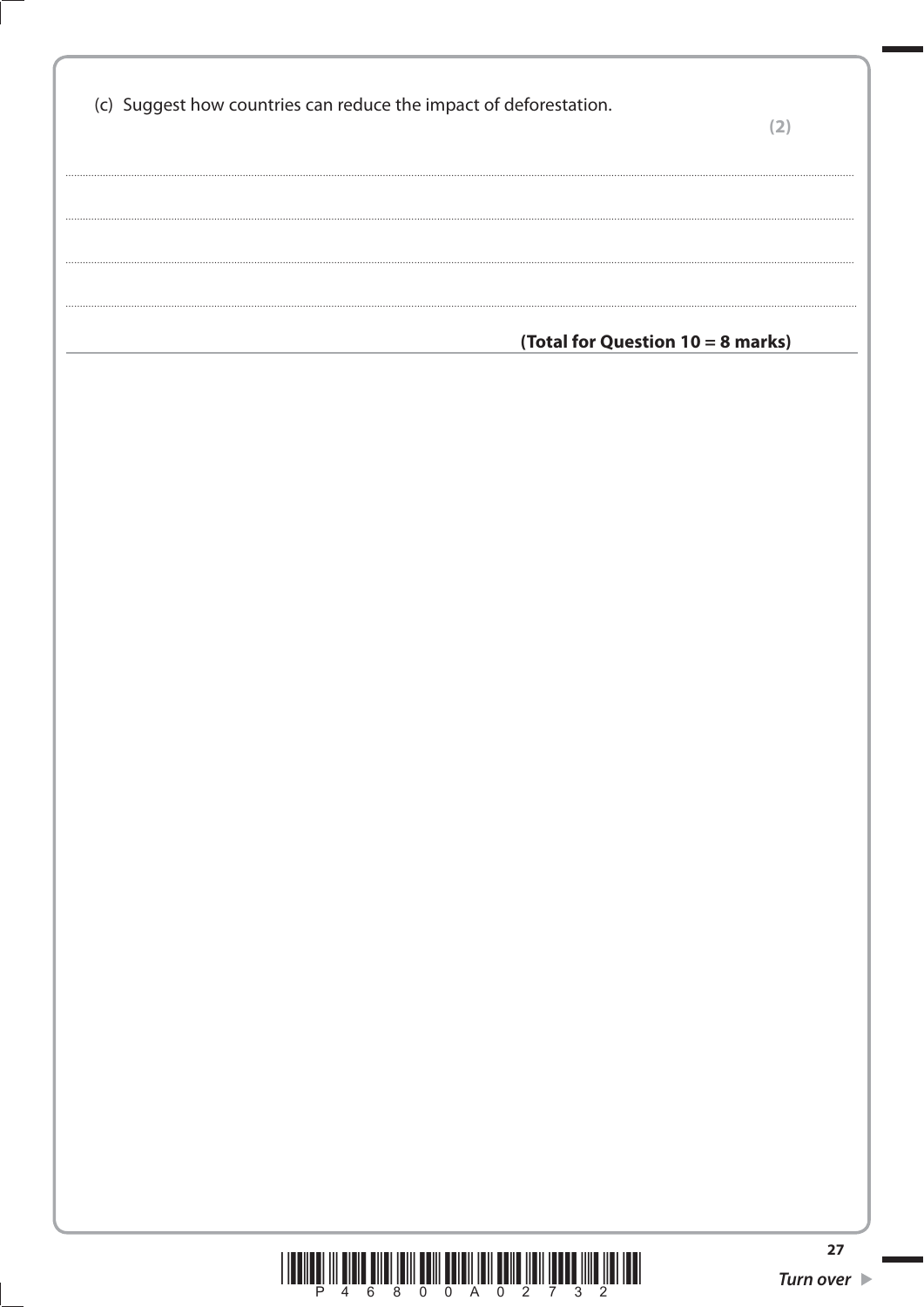| 11 Bacteria, fungi and protoctists can cause disease and have features common to all<br>living organisms. |     |
|-----------------------------------------------------------------------------------------------------------|-----|
| Viruses can cause disease but are not classified as living.                                               |     |
| (a) (i) Explain why viruses are not classified as living.                                                 | (2) |
|                                                                                                           |     |
|                                                                                                           |     |
|                                                                                                           |     |
|                                                                                                           |     |
|                                                                                                           |     |
|                                                                                                           |     |
| (ii) Name a disease caused by a virus.                                                                    |     |
|                                                                                                           | (1) |
|                                                                                                           |     |
| (b) A new group of pathogens called prions was discovered in the 1980s.                                   |     |
| Prions are simple proteins.                                                                               |     |
| All known prion diseases can be fatal because the immune system does not<br>recognise prions as foreign.  |     |
| Suggest two ways in which prions differ from viruses.                                                     | (2) |
|                                                                                                           |     |
|                                                                                                           |     |
|                                                                                                           |     |
|                                                                                                           |     |
|                                                                                                           |     |
| (Total for Question 11 = 5 marks)                                                                         |     |
|                                                                                                           |     |
|                                                                                                           |     |
|                                                                                                           |     |
|                                                                                                           |     |
|                                                                                                           |     |
|                                                                                                           |     |
| 28                                                                                                        |     |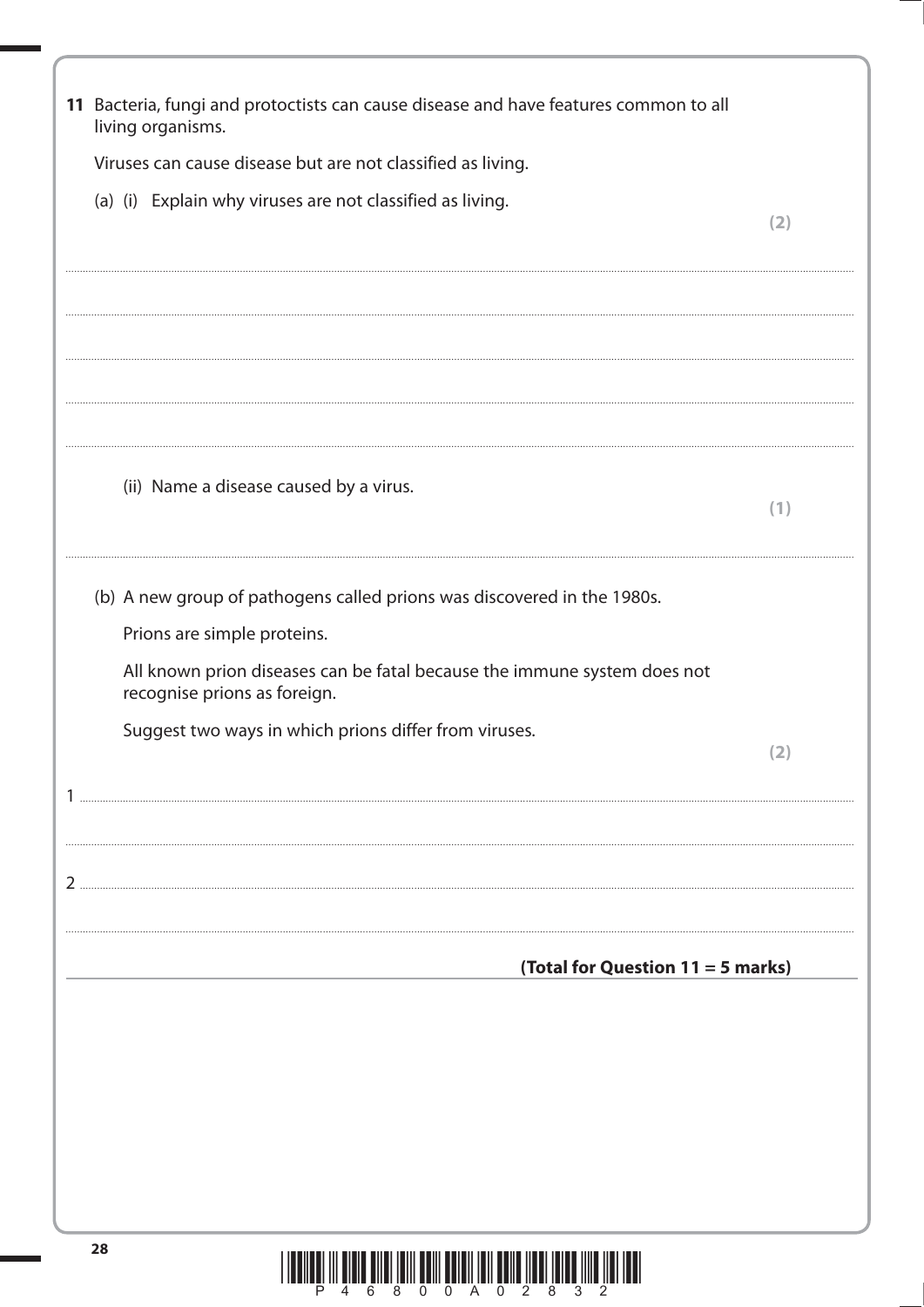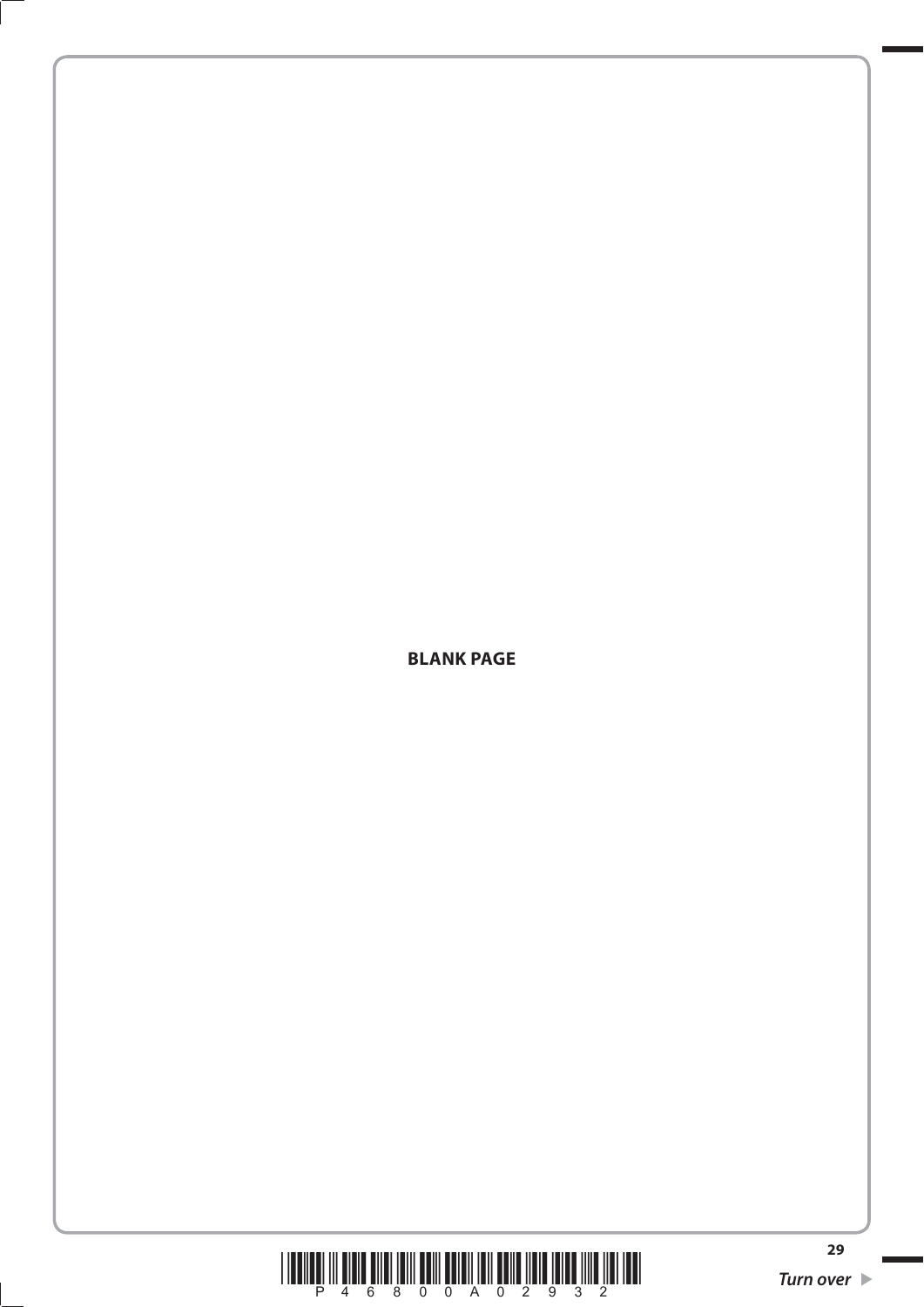**12** A group of students investigate the effect of exercise on breathing rate.

They measure their breathing rate at rest by counting breaths per minute.

They then exercise by running on the spot.

After exercise they measure their breathing rate by counting breaths per minute.

These are their results.



At rest 14, 13, and 14 After exercise 27, 25, 26.

(a) Display these results in a table.

**(2)**

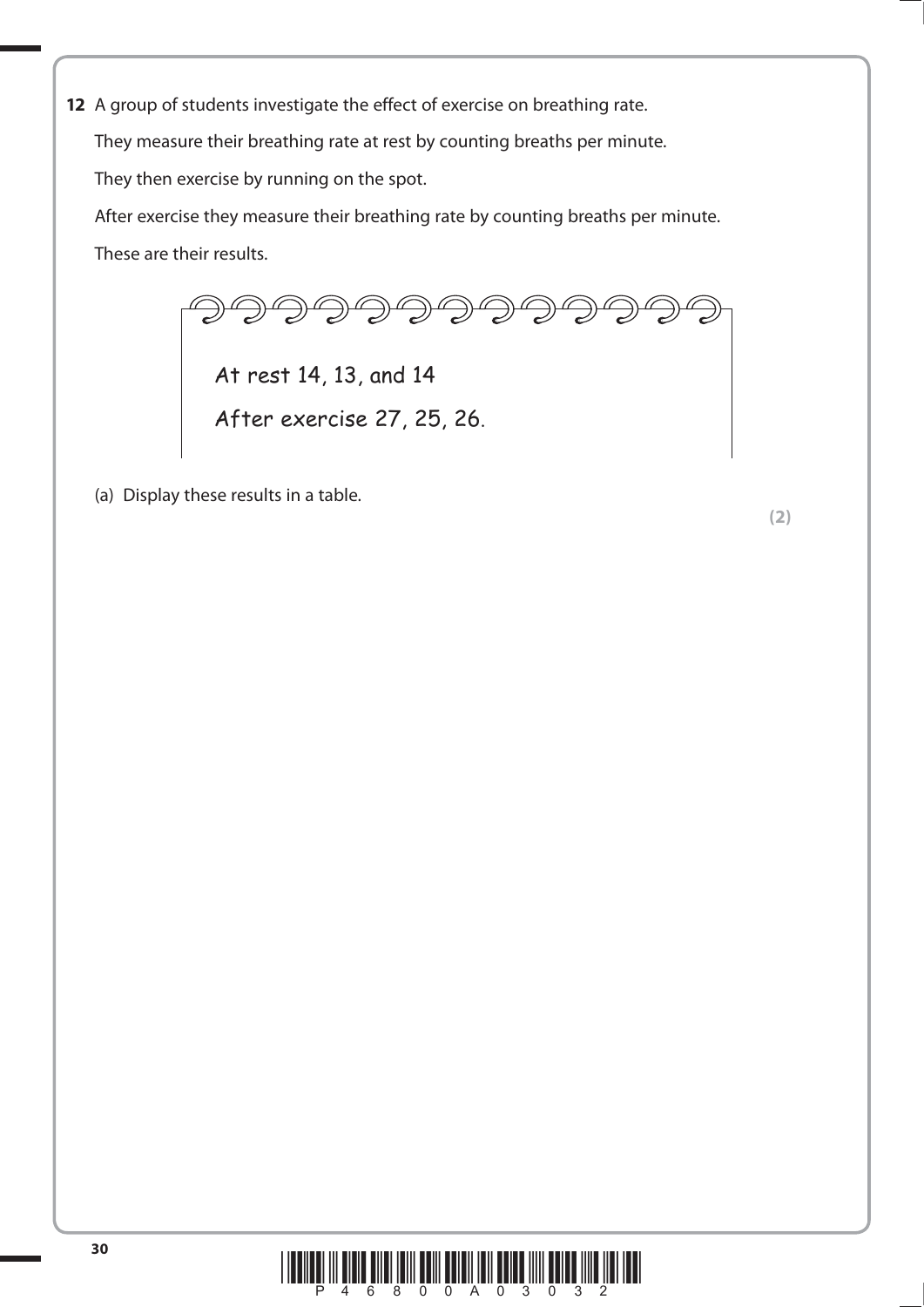| (b) Explain why breathing rate is higher after exercise.        | (4)                               |  |
|-----------------------------------------------------------------|-----------------------------------|--|
|                                                                 |                                   |  |
|                                                                 |                                   |  |
|                                                                 |                                   |  |
|                                                                 |                                   |  |
|                                                                 |                                   |  |
|                                                                 |                                   |  |
|                                                                 |                                   |  |
|                                                                 |                                   |  |
|                                                                 |                                   |  |
|                                                                 |                                   |  |
|                                                                 |                                   |  |
| (c) Explain how the students could improve their investigation. | (2)                               |  |
|                                                                 |                                   |  |
|                                                                 |                                   |  |
|                                                                 |                                   |  |
|                                                                 |                                   |  |
|                                                                 |                                   |  |
|                                                                 | (Total for Question 12 = 8 marks) |  |
| <b>TOTAL FOR PAPER = 120 MARKS</b>                              |                                   |  |
|                                                                 |                                   |  |
|                                                                 |                                   |  |
|                                                                 |                                   |  |
|                                                                 |                                   |  |